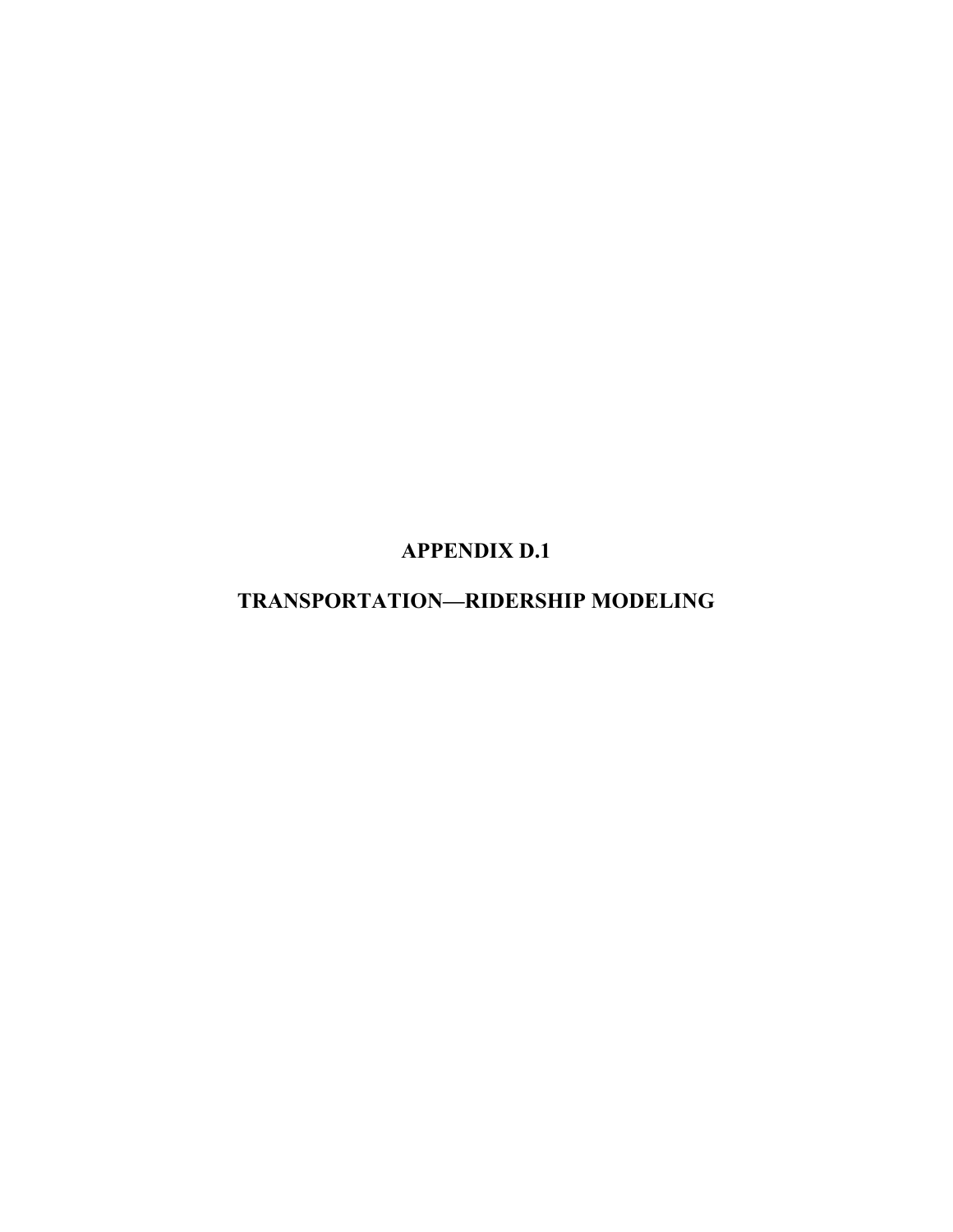l

# **Appendix D.1: Transportation—Ridership Modeling**

# **A. INTRODUCTION**

This Appendix describes the ridership forecasting methodology used by New York City Transit for this FEIS. The primary model is the Transit Demand Forecasting Model (TDFM) developed by NYCT.<sup>1</sup> A second model, the MTA Regional Transit Forecasting Model (RTFM), provided forecasts of commuter rail and other suburban transit trips that included a NYCT subway transfer and mode shifts between transit and non-transit modes. The TDFM provided transit ridership forecasts for numerous alternatives and sub-alternatives proposed by the Second Avenue Subway Study. Transit ridership forecasts include projections of the number of transit trips by origin and destination and by subway and bus route. The main components of the methodology include the following:

- A computer model containing a detailed representation of New York City's subway and bus routes within the context of a geographic information system (GIS)
- A census tract based zone system for locating the origin and destination of trips
- A base year (2000) AM peak hour origin and destination trip table
- Future year (2025) AM peak hour origin and destination trip tables for projecting usage of existing and proposed routes using the subway and bus route computer model.

This modeling work has been closely coordinated with regional transportation modeling at the New York Metropolitan Transportation Planning Council (NYMTC), the federally designated metropolitan planning organization (MPO) and the Metropolitan Transportation Authority (MTA). The regional models developed at both of these organizations use NYCT's subway and bus network databases.

Since the SDEIS was prepared, NYMTC has begun the process of updating socio-economic and travel forecasts to reflect actual 1990 to 2000 changes, 2000 Census results and new econometric forecasts for the region. This process will lead to a new set of forecasts around the end of 2003. In the interim, several steps were taken to update ridership forecasts.

The first step was to incorporate a preliminary NYMTC population and employment forecast update (adopted in December 2000) into MTA's Regional Transit Forecasting Model (RTFM). This forecast uses 2025 instead of 2020 as the horizon year, thereby maintaining a 20 year forecast period. From 2000 to 2025, Manhattan employment, the major determinant of peak hour ridership growth, is forecasted to grow by 12.5 percent, which is slightly less than the 2000 to 2020 growth of 13.6 percent from the previous set of forecasts. This reflects indications that part of the growth expected in the 2000 to 2005 period had occurred in the 1995 to 2000 period. The second step was to update the base year (2000) trip table in NYCT's Transit Demand Forecasting Model (TDFM) to better reflect the strong subway and bus ridership growth that also occurred between 1995 and 2000. Lastly, it was

<sup>&</sup>lt;sup>1</sup> Modeling Transit Demand in the Big Apple from a Transit Agency Perspective, James J. Barry, Jeffrey Erlitz, Robert Newhouser and QiFeng Zeng; presented at the Seventh Transportation Research Board Conference on the Application of Transportation Planning Methods, March 1999.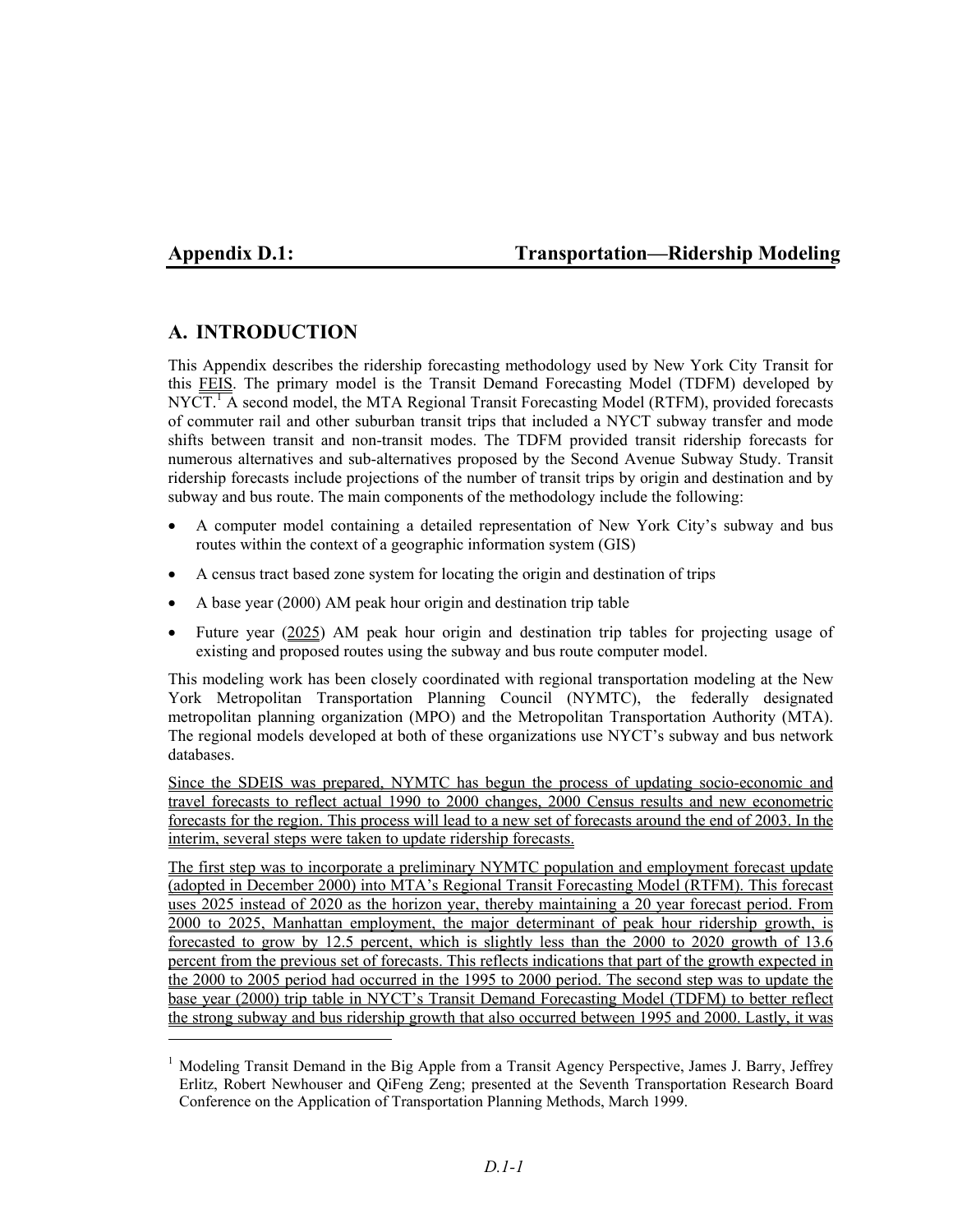determined that within NYC, the NYMTC 2000 to 2025 forecast does not differ substantially from the previous 2000 to 2020 forecast. Therefore, the 2020 trip table in the TDFM was used for 2025.

# **B. MODELS USED**

#### **TRANSIT DEMAND FORECASTING MODEL (TDFM)**

The TDFM is NYCT's in-house model of all subway and bus routes in New York City. This model has been developed and enhanced over the past eight years using TransCAD, a software package that combines transportation demand modeling with a Geographic Information System (GIS). TransCAD is a travel demand forecasting package that is used by many highway and transit agencies, as well as Metropolitan Planning Organizations throughout the country (including the NYMTC, the Metropolitan Planning Organization for the New York metropolitan area). The TDFM has been used extensively at NYCT for short-range planning [e.g., Lenox Avenue Line and Williamsburg Bridge Reconstruction projects) and long-range planning (e.g., East River Crossings Study and the Major Investment Study (MIS) and Draft Environmental Impact Statement (DEIS) prepared for the Manhattan East Side Transit Alternatives (MESA) Study in 1999]. It has also been integrated into two TransCAD based regional models, the MTA's RTFM and NYMTC's Best Practice Model (BPM), which includes a full highway demand modeling capability in addition to transit modeling.

The GIS capability in TransCAD has enabled NYCT to include the spatial detail that is needed to accurately represent the interaction between transit travel demand and the location of bus stops and subway stations. For example, the model includes a walk "network" that allows it to predict trips that might use the street grid to access alternative bus and subway services, rather than more simplistically assuming that all trips are made from the center of an origin zone in a straight line to a single subway or bus stop. The model also represents the characteristics of individual transit routes (e.g., the Lexington Avenue 4 and 5 service) separately, rather than the characteristics of a whole transit line or service (e.g., the Lexington Avenue express service). Thus, the model can predict results for each route separately.

The TDFM estimates how people use the transit system in New York City during the morning (AM) peak hour. The AM peak hour was chosen because the travel demand is highest during this hour, and transit facilities and services are sized to accommodate this level of demand. (Typically, trips are made in a more concentrated time period during the morning rush; during the evening, trips are spread over a longer period.) Travel demand is represented in the model by transit "trip tables," which list trips made by subway, NYCT buses, and other local and express buses in New York City. The trip tables contain estimates of the origins and destinations of patrons using the transit system, by analysis zones, e.g. census tracts or split census tracts. The origin and destination trip tables were constructed from the journey-to-work data provided in the 1990 U.S. Census of Population and Housing, Census Transportation Planning Package (CTPP). These are the latest Census data of this information currently available. The trip tables were also updated using recent ridership counts, information on origins and destinations derived from MetroCard data, and a prediction of future growth in population, labor force, and employment by census tract in Manhattan prepared by AKRF, Inc. A more detail discussion on the prediction of future growth is in Chapter 6 of this SDEIS, "Social and Economic Conditions".

The TDFM estimates route choices using information on transit service (routes, travel time, frequency, transfer connections) to predict which route patrons will choose. It is used to produce forecasts of riders by subway or bus route. These forecasts are suitable for general planning analysis, such as comparing the No Build Alternative and Second Avenue Subway alignment options in this document. The model outputs from the TDFM provide information on the volumes (i.e., transit riders) on various subway and bus routes, including passengers boarding and exiting trains and transferring between subway routes at various stations, and summary statistics on passenger hours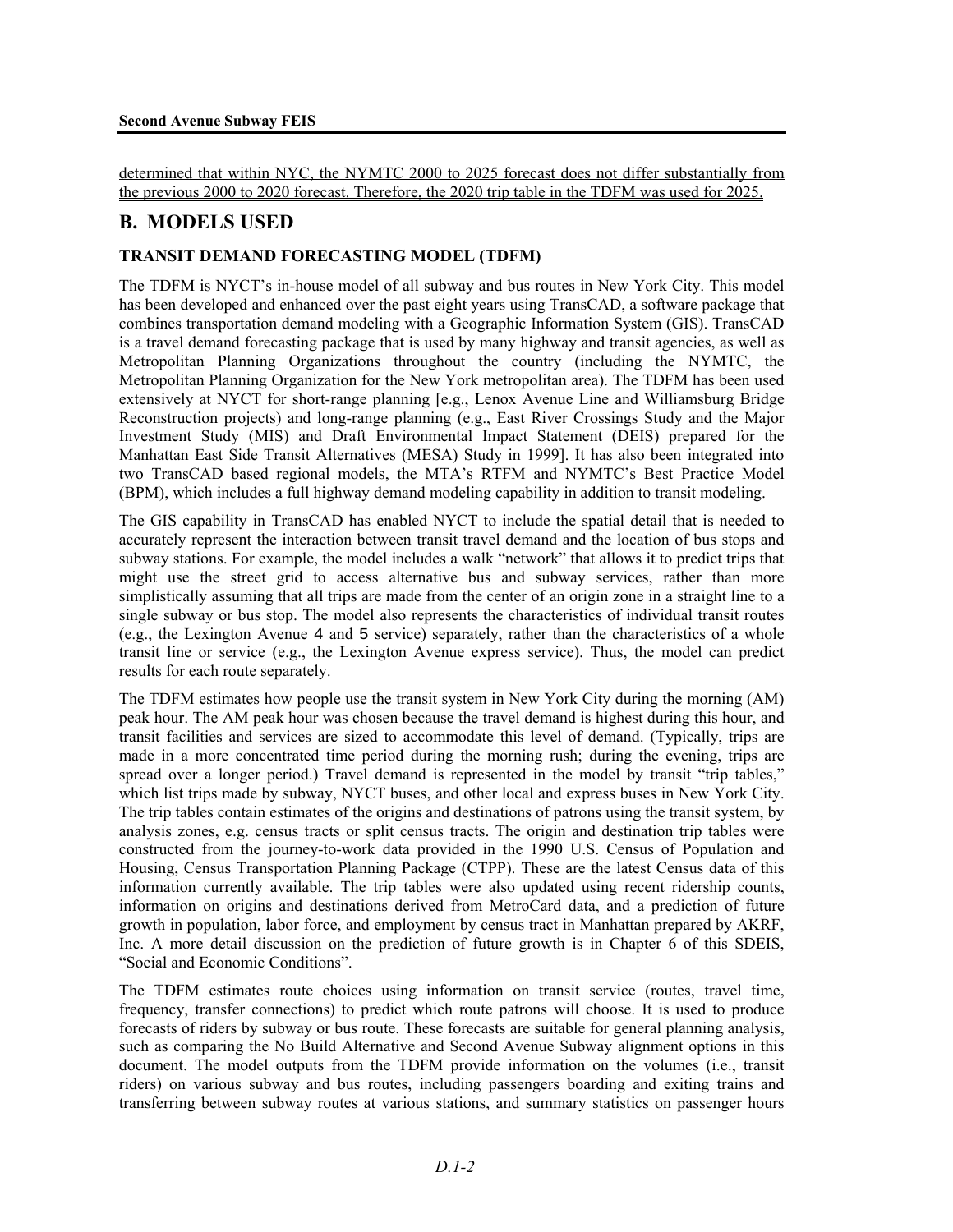and miles traveled by transit. These data were used to evaluate and compare the changes in ridership and service operations between the No Build Alternative and alternative alignments of the Second Avenue Subway. Potential improvements and decline in service were compared using such measures as station leave-load volumes<sup>1</sup> and volume-to-capacity (v/c) ratios.<sup>2</sup>

#### **REGIONAL TRANSIT FORECASTING MODEL (RTFM)**

The RTFM is a model of regional travel in the New York metropolitan area, including NYCT subway and bus riders; commuters using Metro-North Railroad, Long Island Rail Road (LIRR), and New Jersey Transit; automobile travelers; and people using other travel modes, including taxi, bicycle, and walk. The model divides such trips into three types: home-based work (i.e., a trip to work from home), home-based other (i.e., a trip from home to another destination), and non-home based (i.e., a trip that begins away from home). The RTFM (and its earlier versions) has been used for major transit studies in the region including the LIRR East Side Access Project, the MTA's Lower Manhattan Access Study, and Metro-North's Penn Station Access Study.

The RTFM network database includes NYCT's subway and bus network from the NYCT TDFM as well as the commuter rail system and is used by NYMTC for the MTA region portion of the BPM transit network. For this SDEIS, the RTFM was used to provide forecasts of commuter rail riders using the subway and estimates of changes in mode usage (e.g., from auto to transit). The RTFM provided station-by-station estimates of commuter rail riders who would also use the Lexington Avenue and Second Avenue Lines, as well as commuters who would shift to transit from other modes.

# **C. APPLICATION OF TDFM FOR SECOND AVENUE SUBWAY**

The steps involved in applying the model for the Second Avenue Subway Project are described below and illustrated in Figure D.1-1. The transit modeling process entailed four basic steps: 1) development of the zone system and transit network for the entire city (including coding and validation); 2) the development of existing and future travel demand (origin and destination trip matrices); 3) inclusion of the RTFM forecasts of commuter rail to subway transfers and mode share shifts; and 4) assignment of future trips to the future networks.

#### **TDFM PROCESS**

l

The ridership forecasting process must account for both the supply of transit service and the demand for the transit service. A change in either one can change the forecast of ridership on a proposed route. Figures D.1-2, D.1-3, and D.1-4 contain charts of the process used in this model with transit service shown on the left side of each chart and transit demand shown on the right side. The current process was updated from 1995 base year networks and trip tables used in the MESA Study's MIS/DEIS. The base year (2000) process includes coding scheduled subway and bus service into the model and developing an origin and destination trip table to represent transit demand. This very detailed process must ensure that the travel choices faced by travelers are carefully simulated, including transferring from one subway route to another or between a subway route and a bus route. Similarly, sources of information on transit demand must be carefully selected and combined to ensure that an accurate origin and destination table of transit trips is developed for use in the model.

<sup>&</sup>lt;sup>1</sup> Leave-load volume is the estimated number of passengers on-board a subway train as it leaves a station, based upon field observations or TDF model outputs.

<sup>&</sup>lt;sup>2</sup> Volume-to-capacity ratio is the ratio of passenger demand to capacity of scheduled subway or bus services during the analysis period (e.g. AM peak hour).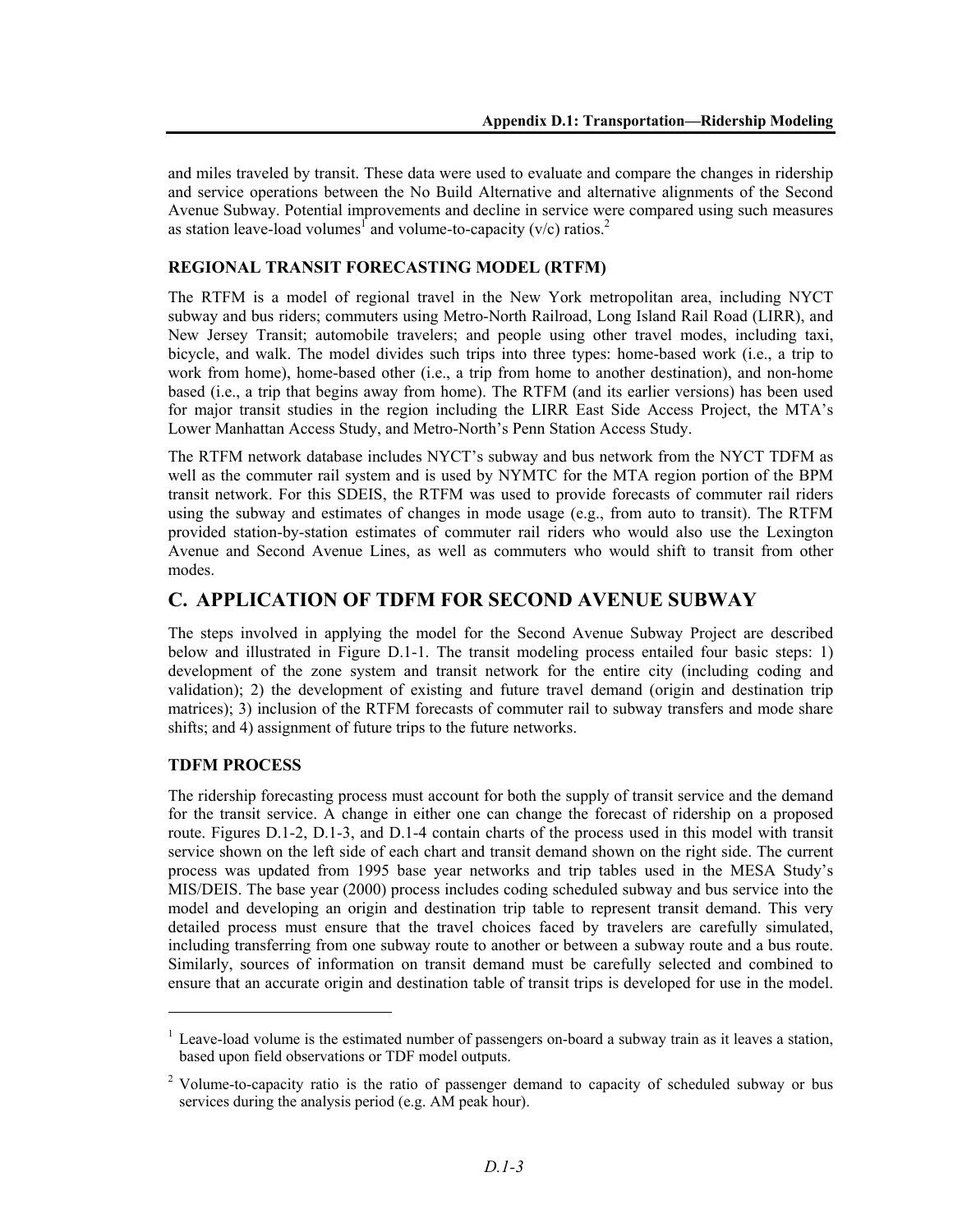The calibration and validation process, shown at the center of Figure D.1-2, is used to accurately estimate the volume of passengers on each subway and bus route by adjusting parameters in the trip assignment model, updating the trip table and verifying coded service characteristics.

Figure D.1-3 shows the development of the future year (2025) No Build transit service and trip table. To ensure that the service and demand are interacting in a reasonable way, a checking and validation process is used. Major transit service improvements in the No Build alternative include the free busto-subway transfers that started July 1, 1997, and the opening of the 63rd Street connection with the Queens Boulevard Line in 2001. Additional transit trips from the commuter rail and mode choice model components of the RTFM are added to the trip table to produce the final 2025 No Build trip table.

With the No Build network completed and validated, the coding of build alternatives proceeds by adding new services and modifying existing services to accommodate use of existing lines by the Second Ave Subway service. The final build alternative is passed on to the RTFM Mode Choice Model, which estimates new trips attracted to transit. Figure D.1-4 outlines this process and shows the final product to be a set of alternative specific trip tables that include the new trips attributed to transit. Each of these trip tables is used as input to the transit trip assignment model. The model produces the final ridership forecasts for each alternative.

#### **DEVELOPMENT OF ZONE SYSTEM AND TRANSPORTATION NETWORKS**

#### *DEVELOPMENT OF A ZONE SYSTEM*

The TDFM evaluates a travel network made of different travel modes. For this evaluation, a zone system was created to represent the origins and destination of trips made in the network. These zones are used to build trip tables or origin and destination matrices that show the number of current (or future) trips that people typically make between each zone. Census tracts were selected as the zones for the study so that 1990 (and in the future, when data are available, 2000) census journey-to-work data could be used.

In this model, New York City is divided into 2,294 zones (see Table D.1-1). Each zone has a centroid that represents an approximate location in the zone where trips begin or end. Using over 2,000 zones reduces the size of the zones so that any errors due to this approximation are minimized. To provide greater detail close to the alternatives' routes, a number of the census tracts that straddled Lexington and Second Avenues were split into smaller units (census block groups).

> **Table D.1-1 Zones by Borough**

|         |                    |       |            |               | $\sim$   | -------- |
|---------|--------------------|-------|------------|---------------|----------|----------|
| Borough | York<br><b>New</b> | Bronx | .<br>Kinas | <b>Jueens</b> | Richmond | Total    |
| Zones   | 378                | 355   | 789        | 672           | 100      | 4,29≙    |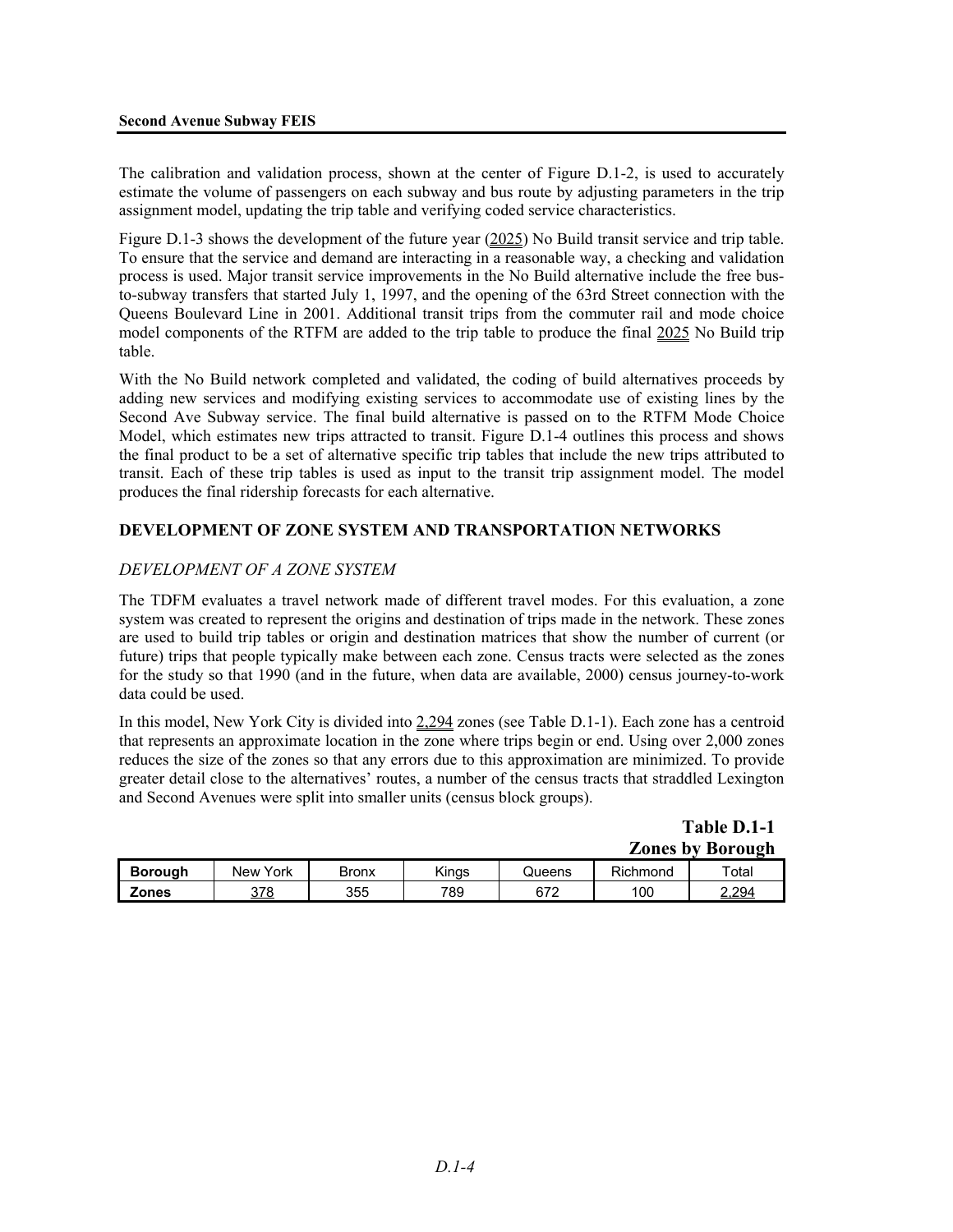4.9..04



\* Note: An updated 2020 trip table was used in NYCT Transit Demand Forcecasting Model (TDFM) for 2025.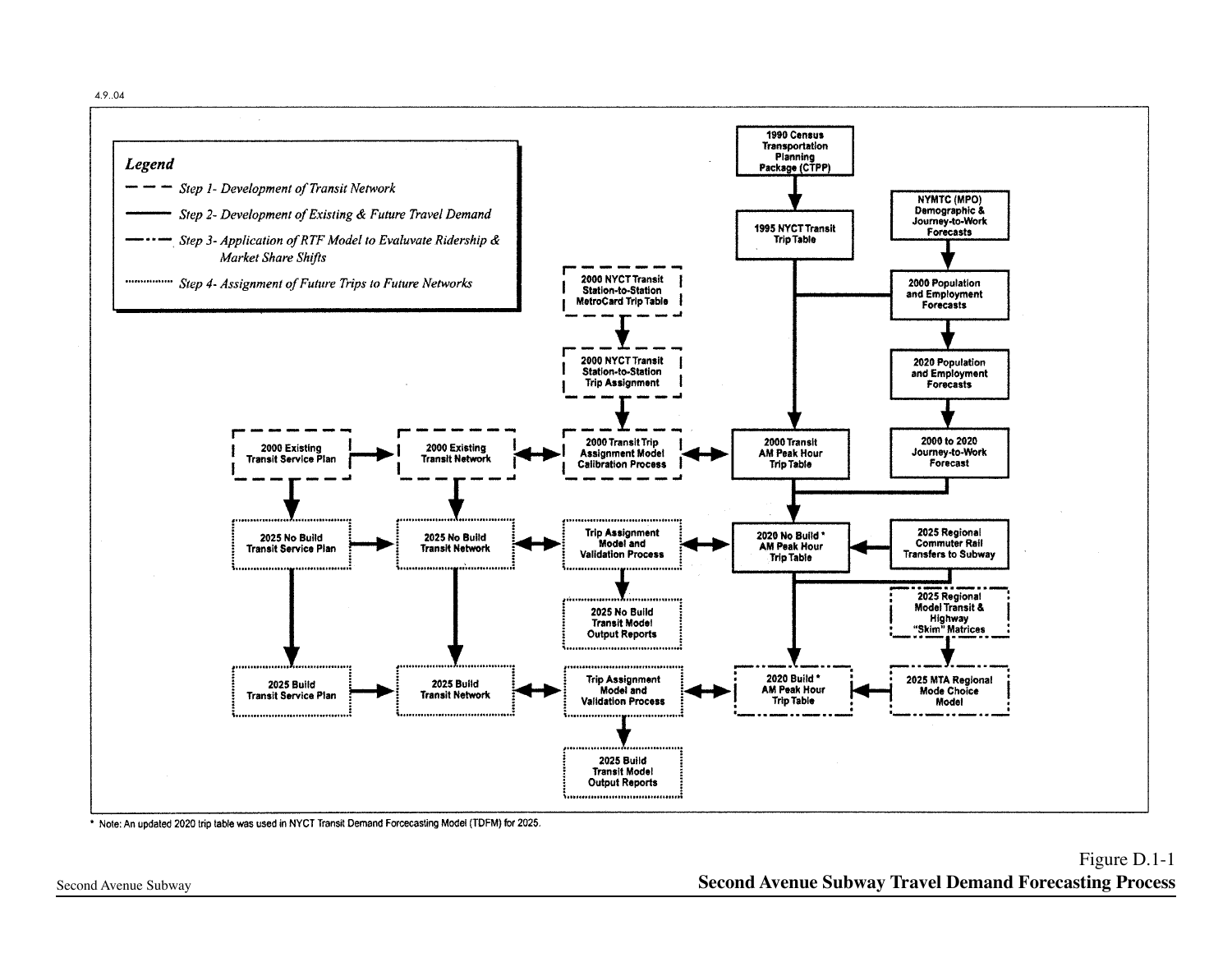#### **Figure D.1-2 Ridership Forecasting Process Base Year (2000) Network and Trip Table Development and Calibration**

**Transit Service**



**Transit Trip Demand**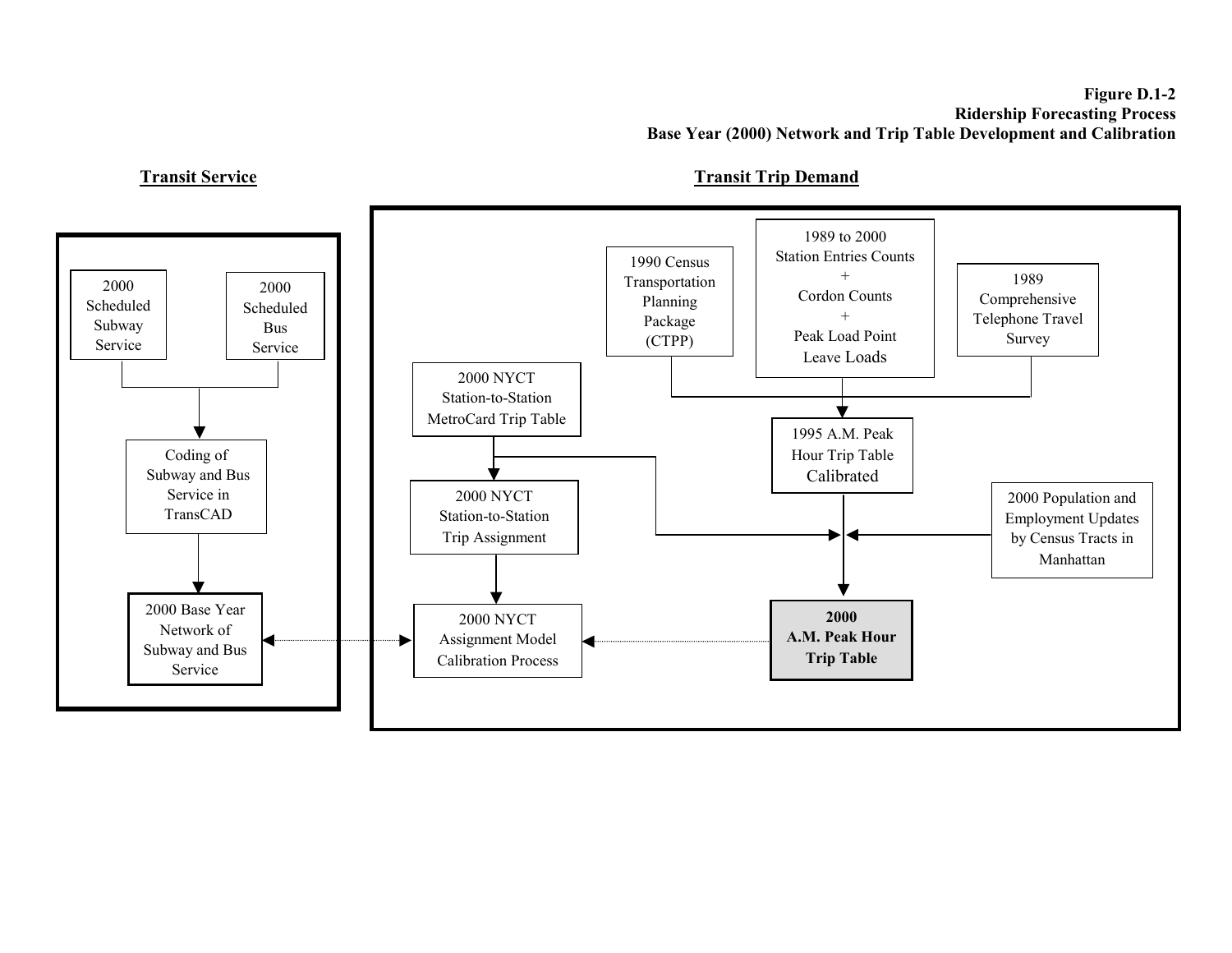**Figure D.1-3 Ridership Forecasting Process Future Year (2025) No Build Network and Trip Table Development** 

# **Transit Service**



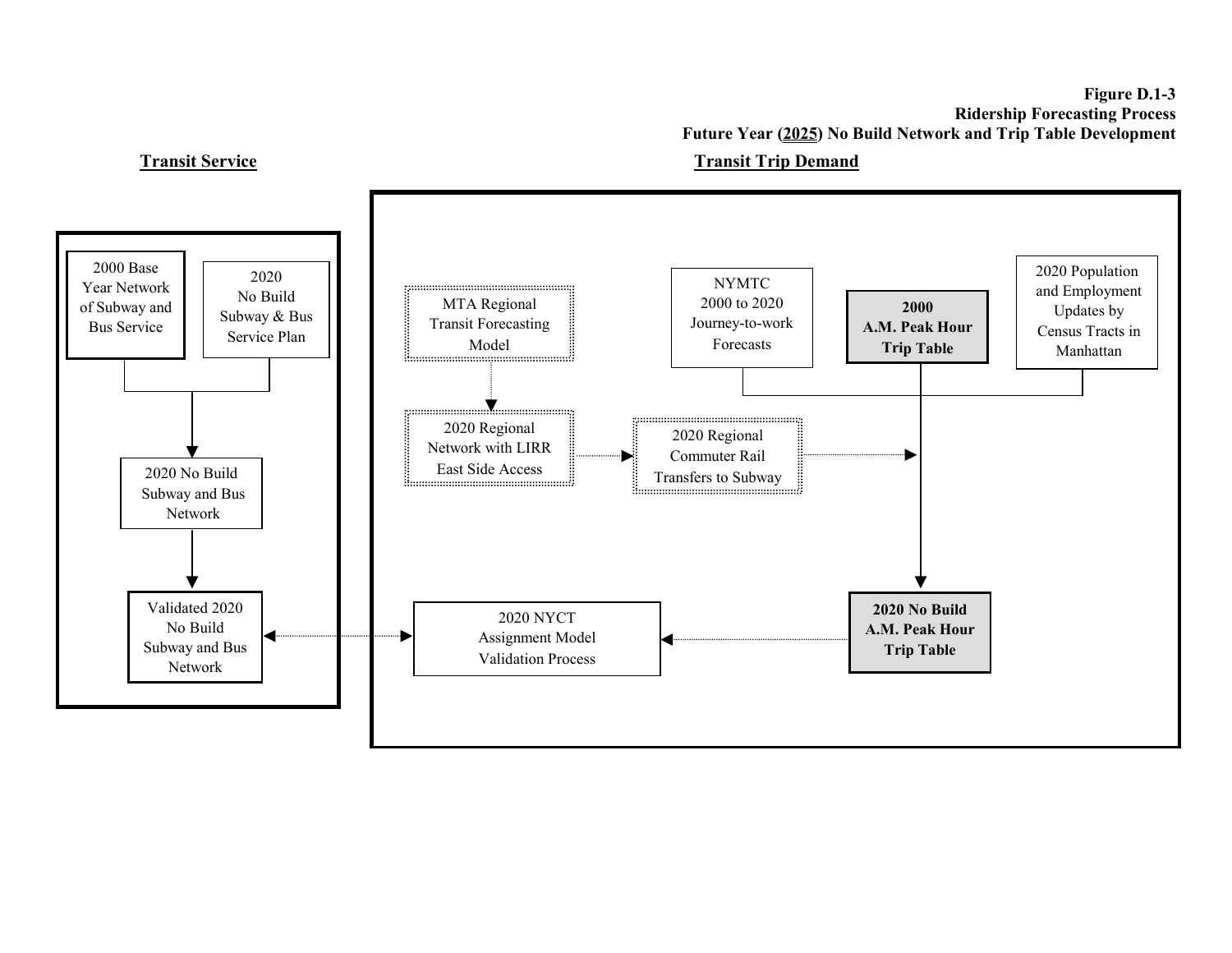

### **Transit Trip Demand**

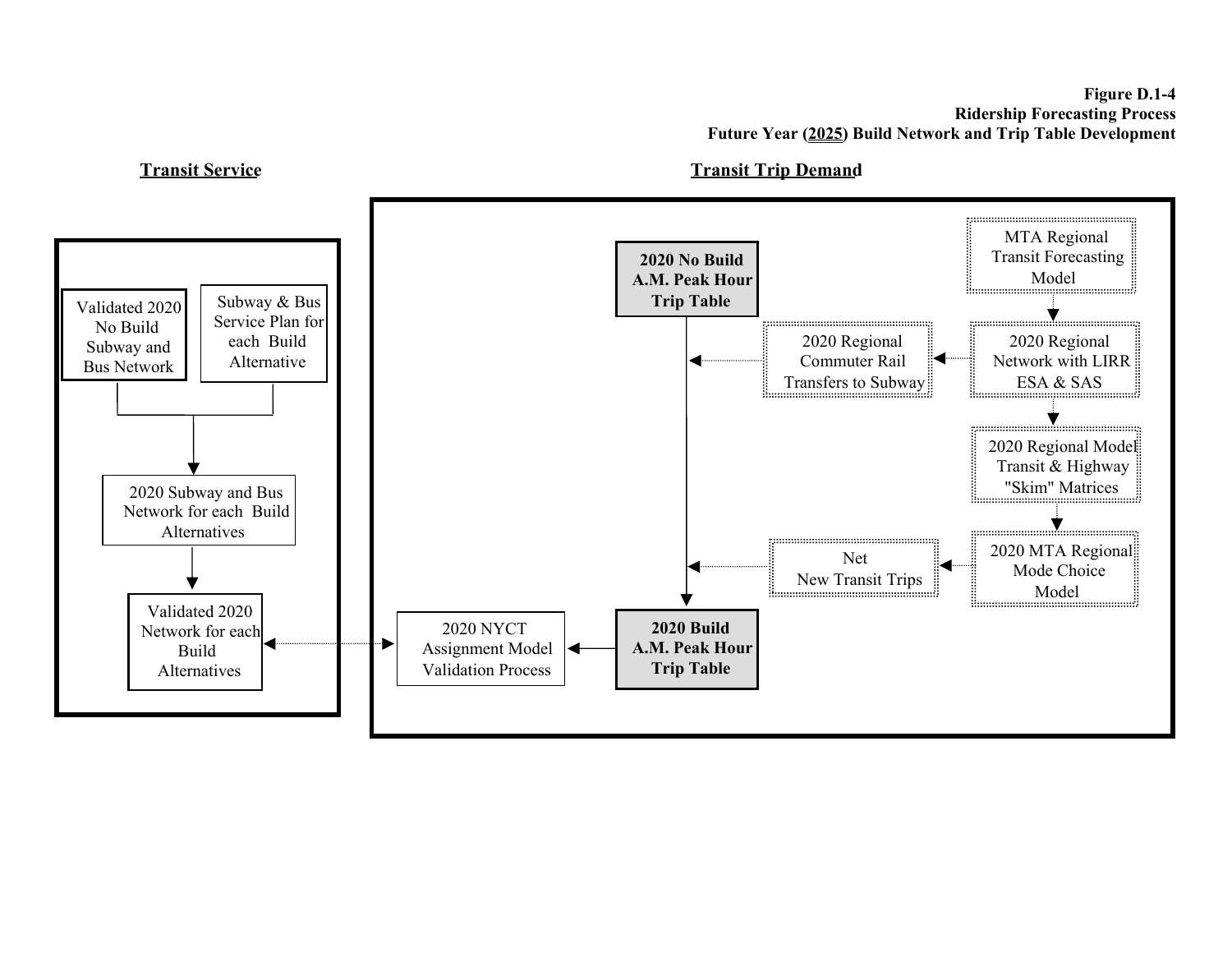**Appendix D.1: Transportation—Ridership Modeling** 



**Figure D.1-5 Manhattan East Side Zone System with Subway Routes** 

# *ROUTE CODING AND NETWORKS DEVELOPMENT*

NYCT has revised and enhanced the TDFM model to take advantage of computer speed and memory improvements and upgrades in the software package, TransCAD. Transit ridership forecasting for the long and short list of alternatives in the 1999 MESA MIS/DEIS was developed using the traditional trip assignment modeling approach with the following enhancements:

- A detailed NYC transit network with all NYCT subway and bus routes and all NYCDOT franchised bus routes, plus an extensive walk network covering most of Manhattan. All transit routes and related transfer passageway are re-coded into the "route system" format.
- A detailed zone system with  $2,294$  internal zones comprised of individual census tracts or census tracts split along block group lines. Two external zones were developed to account for Metro North users transferring to subway routes within or in the vicinity of Grand Central Terminal and 125th Street and Park Avenue.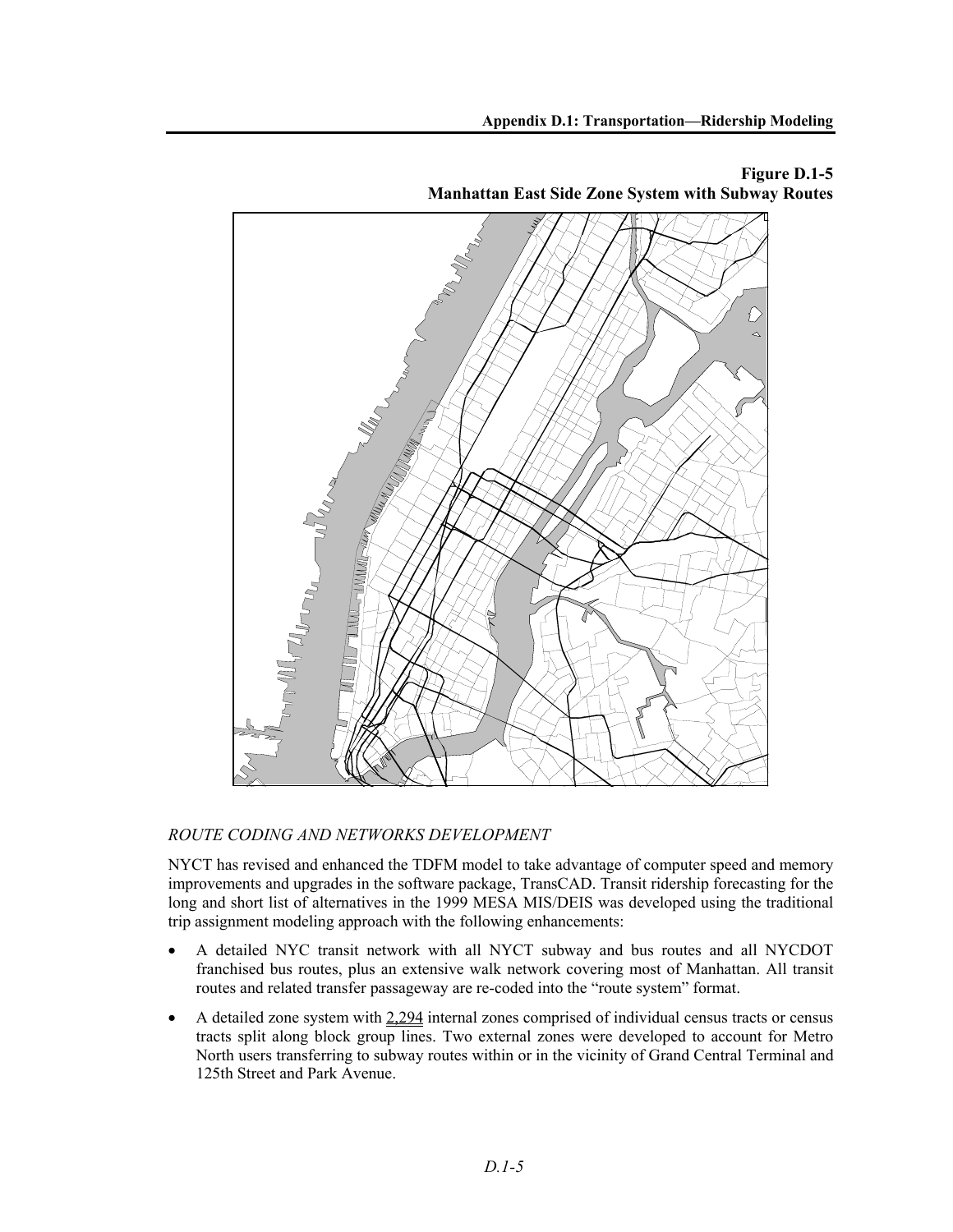#### **Second Avenue Subway FEIS**

• A Stochastic User Equilibrium Assignment procedure that accounts for crowding constraints as well as the multiple transit route choices available in many areas of New York City.

#### *Transit Route Systems*

Forecasting transit ridership changes resulting from major service changes or additions requires a model of New York City's large and complex transit network. It is important that this model not only be accurate and verifiable but that the updating process be efficient and the addition of proposed new routes be manageable. To achieve these objectives NYCT switched its route coding to the new "route system" feature in TransCAD. A route system is a collection of routes stored together in a map layer. Each route is composed of a series of line features that are stored in another layer in the map.

Bus routes are composed of line features from a layer containing all the streets in New York City. Subway routes are composed of line features from a layer containing all the subway, surface and elevated rights-of-way in the New York City subway system and the Staten Island Rapid Transit System. More than one route can operate over a single line segment, whether it is a street or a rail structure. Adding a bus route to existing streets or adding a subway route to existing lines is a relatively simple operation with this route system feature. When a route uses a new street or subway line, the street or subway line must be added to the line layer first.

#### *CREATION OF AM PEAK HOUR TRANSIT NETWORKS*

Transit networks were created for existing conditions in the base year (2000) and for the No Build scenario and each Build alternative in the future analysis year (2020), based on route-by-route service plans.

#### *Transit Network*

The transit network is a computer-based model of the transit travel choices available to passengers during the AM peak hour. It was designed with sufficient detail to represent accurately the numerous route choices available for travel to areas, such as Manhattan south of 60th Street and downtown Brooklyn. The components of the transit network include the following:

- All NYCT subway and Staten Island Railway (SIR) routes with AM peak hour service frequencies, travel times, and passenger-carrying capacities.
- A walk network with walking times and capacities for passageways between subway routes.
- All NYCT and New York City Department of Transportation (NYCDOT)-franchised local and express bus routes with AM peak hour service frequencies, travel times and passenger-carrying capacities.
- NYCDOT Staten Island Ferry route with AM peak hour service frequencies, travel times, and passenger-carrying capacities.
- Access and egress links for connecting zones with subway stations and/or bus stops or with street intersections in the walk network areas.
- Fares and transfer charges in accordance with the MTA's current fare policy.

For future conditions, the model's transit network was adjusted to reflect a future service plan for all routes expected to be operating in the analysis year. The No Build Alternative's service plan includes the recent completion of the 63rd Street Tunnel Connector in Queens and the future restoration of full subway service on the Manhattan Bridge. The No Build Alternative and the Second Avenue Subway build alternatives also include the LIRR East Side Access Project, which will bring LIRR trains into Grand Central Terminal.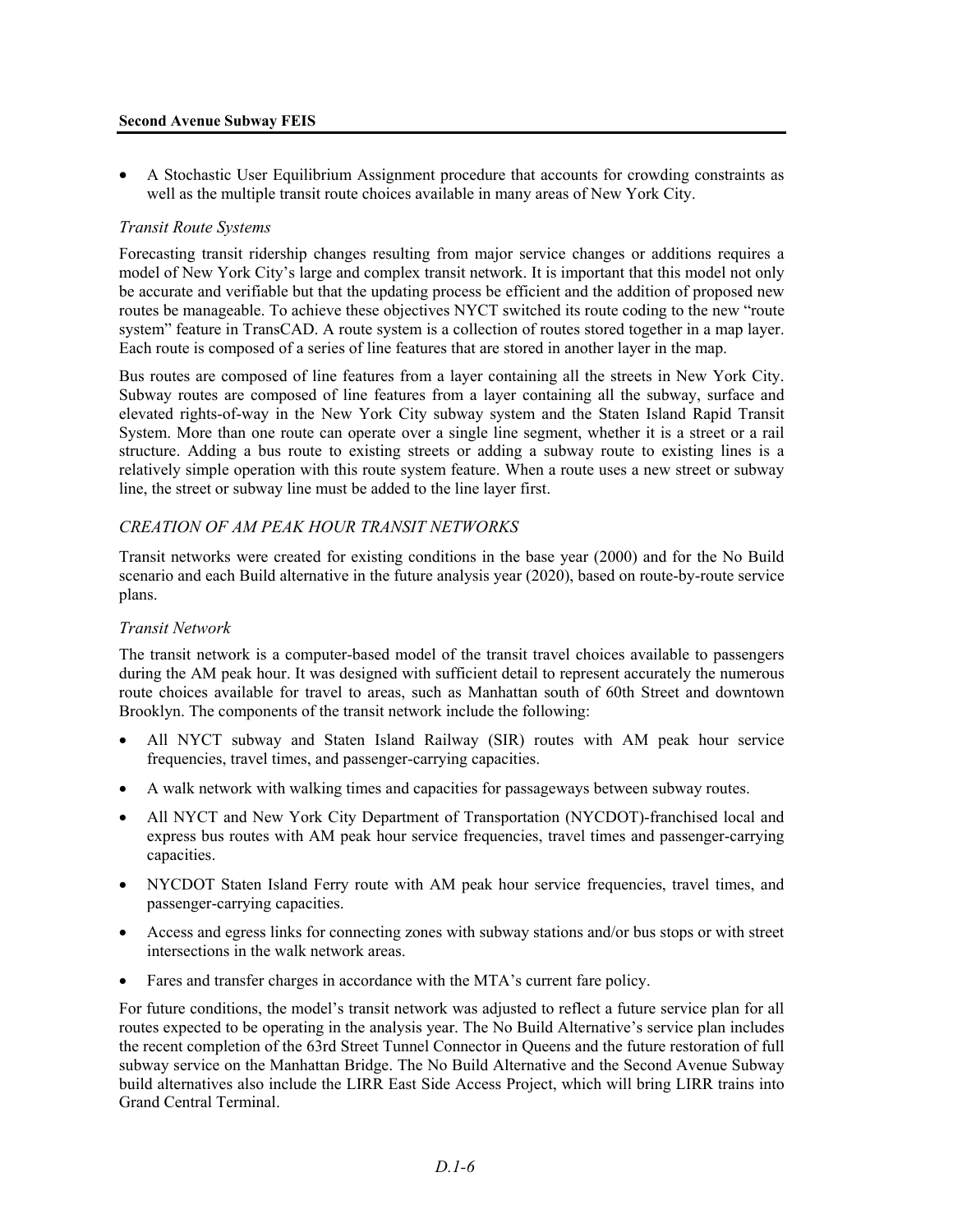### *Transit Network Specification*

In order for TransCAD to assign trips to routes, a network file must be created and configured to depict the key features of New York City's transit system such as express/local subway services and numerous transfer passageways between subway lines. In creating a transit network one must specify the source of all attributes, i.e., the route layer, the stop layer, and the line layer. The route layer has descriptive information such as route name, mode, headway, passenger carrying capacity and fare amount. The line layer contains length, transit in-vehicle time, and walk time. For in-vehicle time, NYCT uses the travel time table look up option. The line layer includes all streets (see Figure D.1-6) in New York City, but in order to provide reasonable connectivity several link types were specified. These link types can represent either walking links or different types of station access or transfer links. Together these links are called nontransit links. The stop layer has subway stations and bus stop information. Listed below are definitions of the various non-transit links.

A transit network combines all the routes and associated model components described above into a model of the transit system as passengers would view it when choosing their "path" from origin to destination. Transit networks are used to solve "best path" problems and for performing transit trip assignments. Transit trip assignment (with capacity constraint) is a mathematical procedure that takes information from the transit network, computes the "best path" for all the trips in the trip table and checks the results for links with total passengers in excess of the specified passenger carrying capacity. Links over capacity are given a penalty value that makes the link less attractive for the subsequent iteration of the trip assignment.



**Figure D.1-6 Infrastructure Layer (Streets) Sample**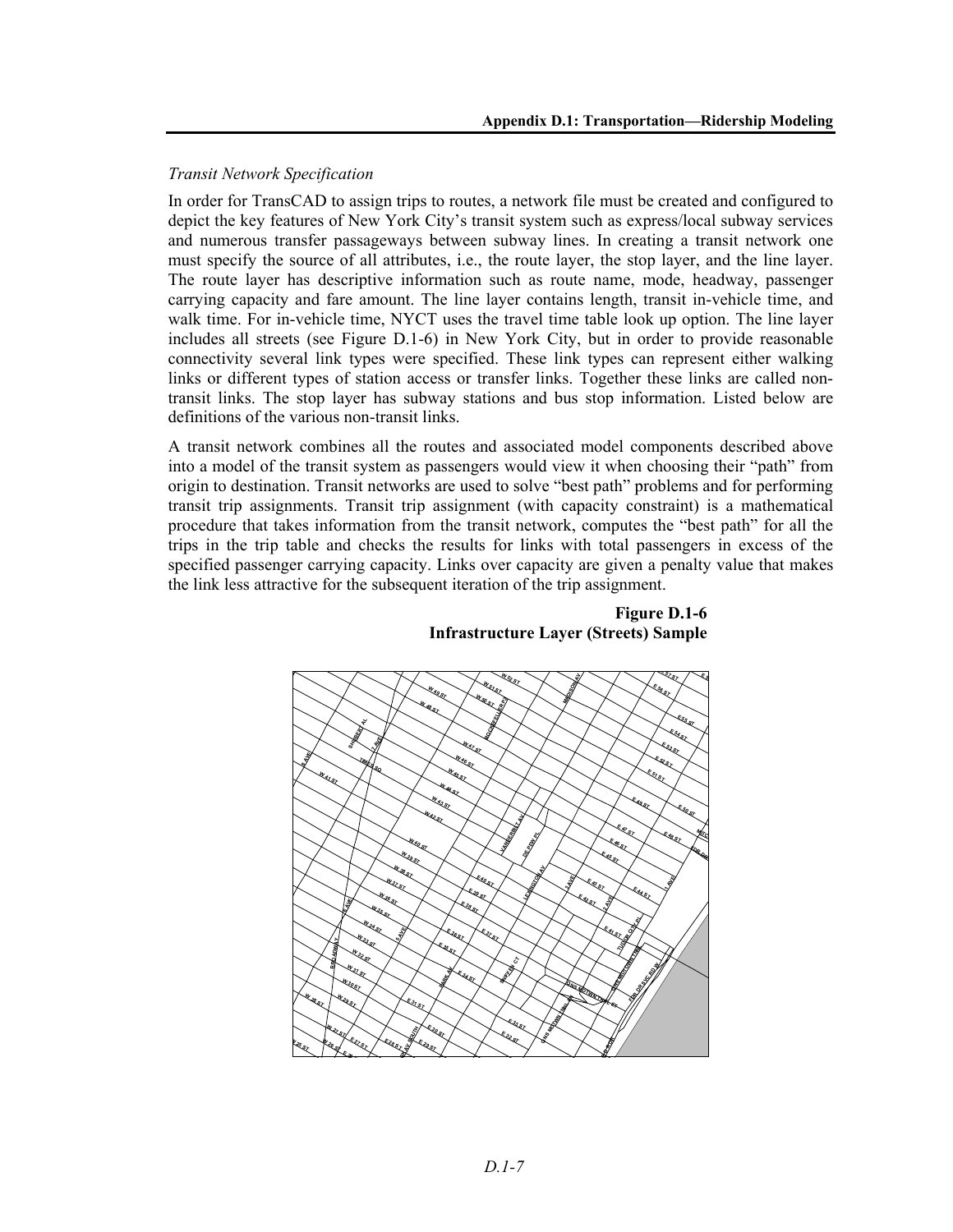A walk network consists of street links included in the model to allow trips to go between zones and bus stops or subway stations. These streets can also be used to transfer between bus or subway routes if there is no better connection. Most streets in Manhattan and Downtown Brooklyn are included plus all other streets used by at least one bus route (Figure D.1-7). This walk network allows the model to account for the typical New York City practice of someone walking past the nearest subway station to access another nearby station on a route that provides more direct access to the person's destination.



Using the line layer as a foundation, subway and bus routes and stops are coded into the model. Figure D.1-8 shows a sample of the coding for subway routes and stops in Manhattan.

Subway-to-subway transfers are special transfer links included in the model where two or more subway stations are linked by passageways. These transfer links contain measured walking times from the center of the platform or, in the case of proposed transfers, an estimated walking time based on the design layout. In corridors used by the proposed Second Avenue Subway and the Lexington Avenue Line, special " transfer routes" were created using these links so that more detailed information on transfer movements could be obtained from the model. See Figure D.1-9

Access links provides a path between zone centroids and nearby transit stops or, in the case of walk access links, between zone centroids and nearby street intersections. See Figure D.1-10.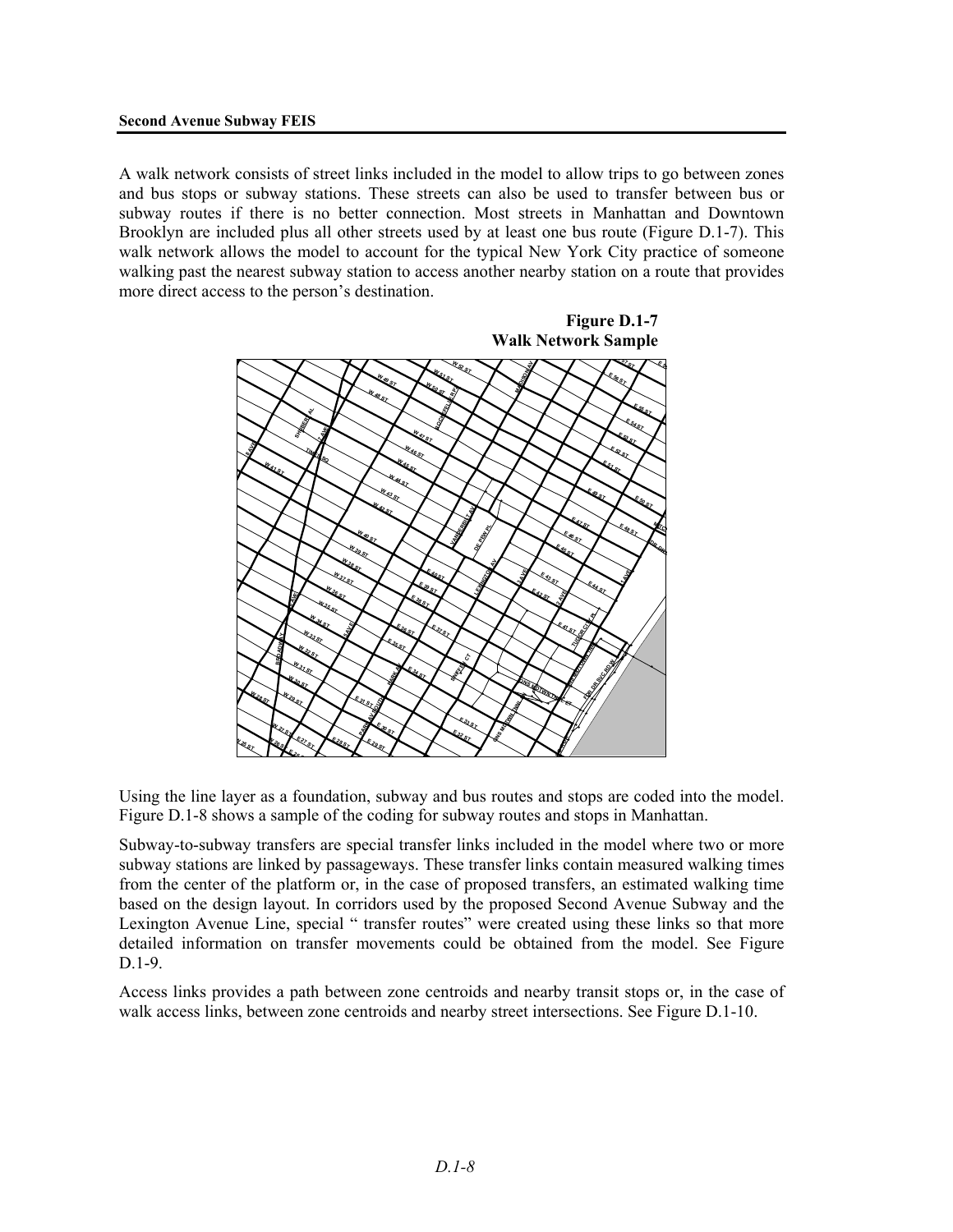

**Figure D.1-9 Subway Transfer Links Sample** 

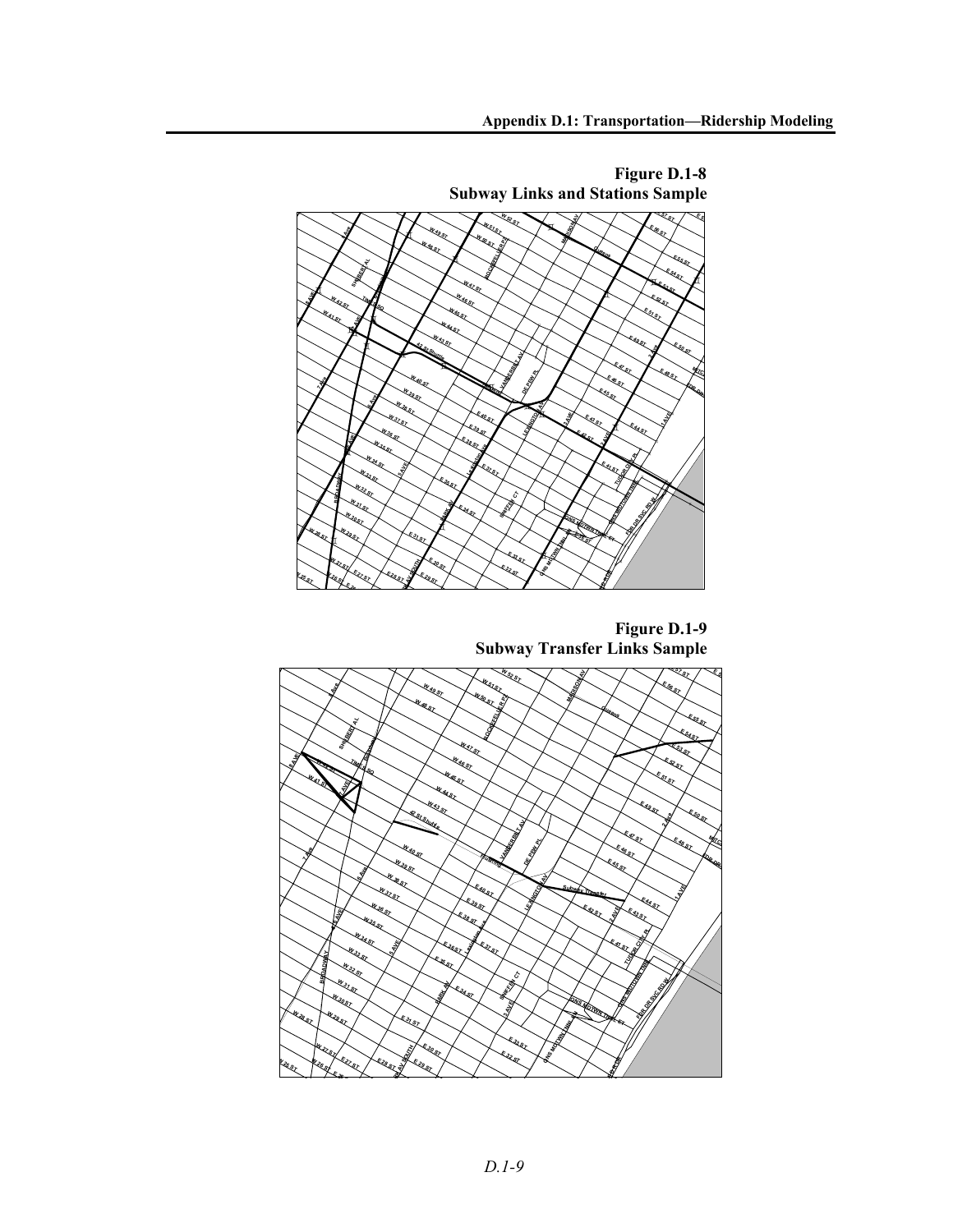

In addition to information provide above there are two other essential items that are needed before creating a network. One is a mode table, which allows the user to define a set of modes. For each mode, service parameters (such as headways, transfer times, etc.) are defined for all routes. This table can be used for both transit and non-transit modes. The second is a mode transfer table. This table controls mode-to-mode transfers. For instance, a passenger transferring from subway to local bus will have a free transfer, but will incur a second fare transferring from subway to express bus.

#### *Transit Networks Building & Configuration*

There are several steps in creating a transit network. First, several selection sets are made so that TransCAD recognizes the source of all necessary attributes:

- Select nodes that will represent centroids.
- Select appropriate non-transit links
- Select appropriate routes and stops

The next step is to configure the network.

NYCT used standard and optional features in TransCAD to customize the transit networks and route systems in the TDFM to account for the complexities of the New York City Transit system, e.g., express/local subway lines and intersecting subway lines with transfer passageways. There are several types of settings to specify: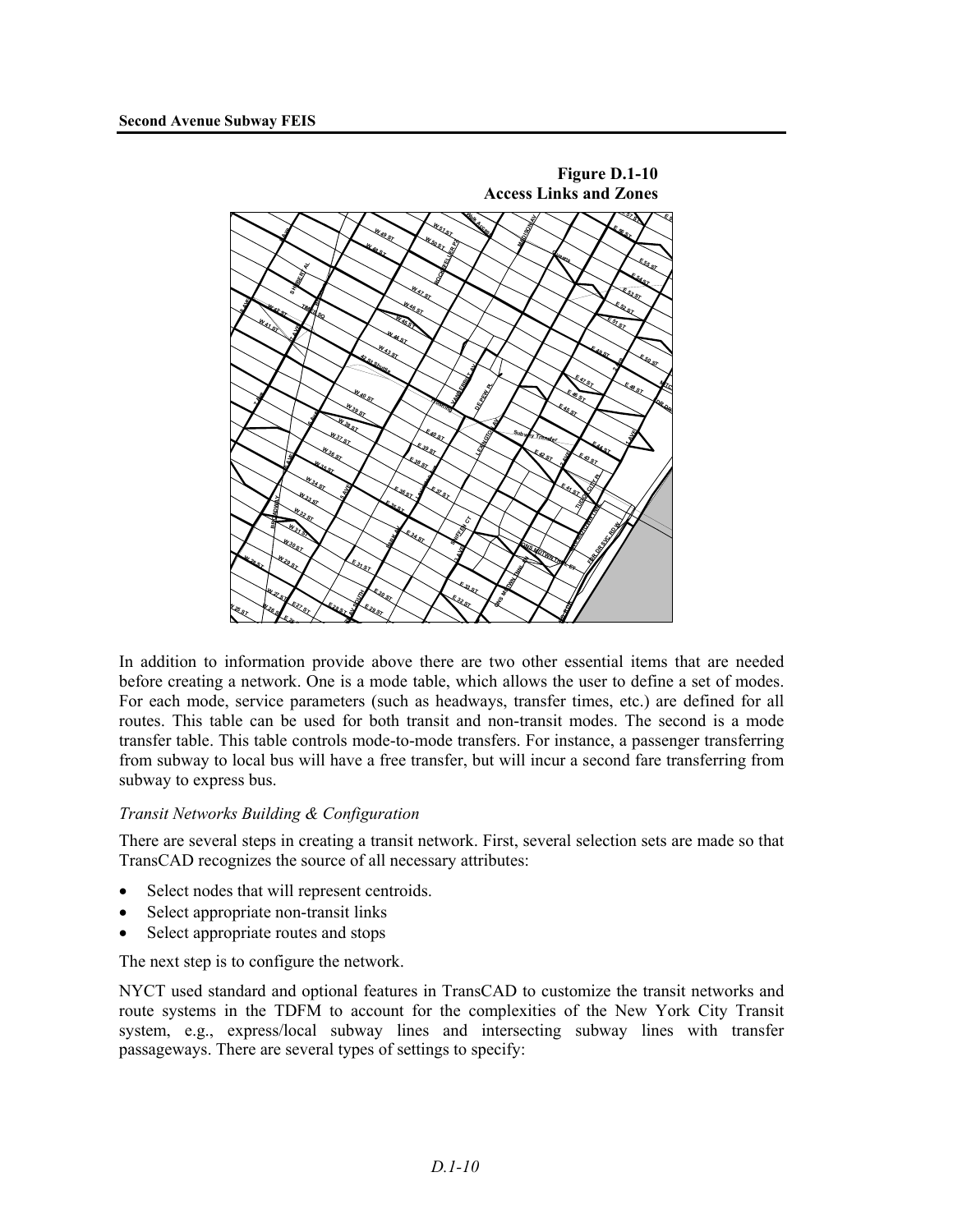- **General:** The general settings allow you to set the travel time field, path method, maximum trip cost, maximum transfers, maximum transfer time, value of time and centroids.
- **Mode:** The mode settings allow you to temporary enable or disable modes.
- **Fare:** The fare settings allow you to choose a fare system that represents flat fares, zonal fares, zonal fares by mode, or mixed fares. A fixed fare regardless of distance represents flat fares. To replicate NYCT fare system, we use the flat fare system. A transfer fare can also be set in a similar fashion. The fare settings also allow you to specify the number of free transfers and the number of free transfers before charging a full fare.
- **Weights:** The weights setting allows you to set weights or factors to account for riders relative perception of in-vehicle time, transfer time, waiting time, dwelling time and non-transit link time.
- **Other:** Allows you to set other time costs such as waiting times, transfer times, dwell times and layover times. It is also used to set minimum and maximum waiting times, maximum access, egress and travel times. Also, an inter-arrival parameter (determines the relationship between waiting times and headways) can be set.
- **Travel Time Tables:** These tables contain the time it takes to travel on each segment of a route based on scheduled running times for existing routes or simulated travel times for proposed routes.

In addition to the general settings above, Table D.1-2 below has details regarding all parameters used by NYCT and a brief explanation.

#### *Highway Netwo*r*k*

The RTFM characterizes the highway system using a network representation of all expressways, parkways, and arterial roadways in the New York metropolitan area. NYMTC, as part of its Best Practice Model (BPM), does the maintenance and processing of these networks. The BPM highway network is included in the MTA's RTFM in the form of matrices that represent peak-period congested travel time, distance, and tolls between each pair of transportation analysis zones in the modeling region.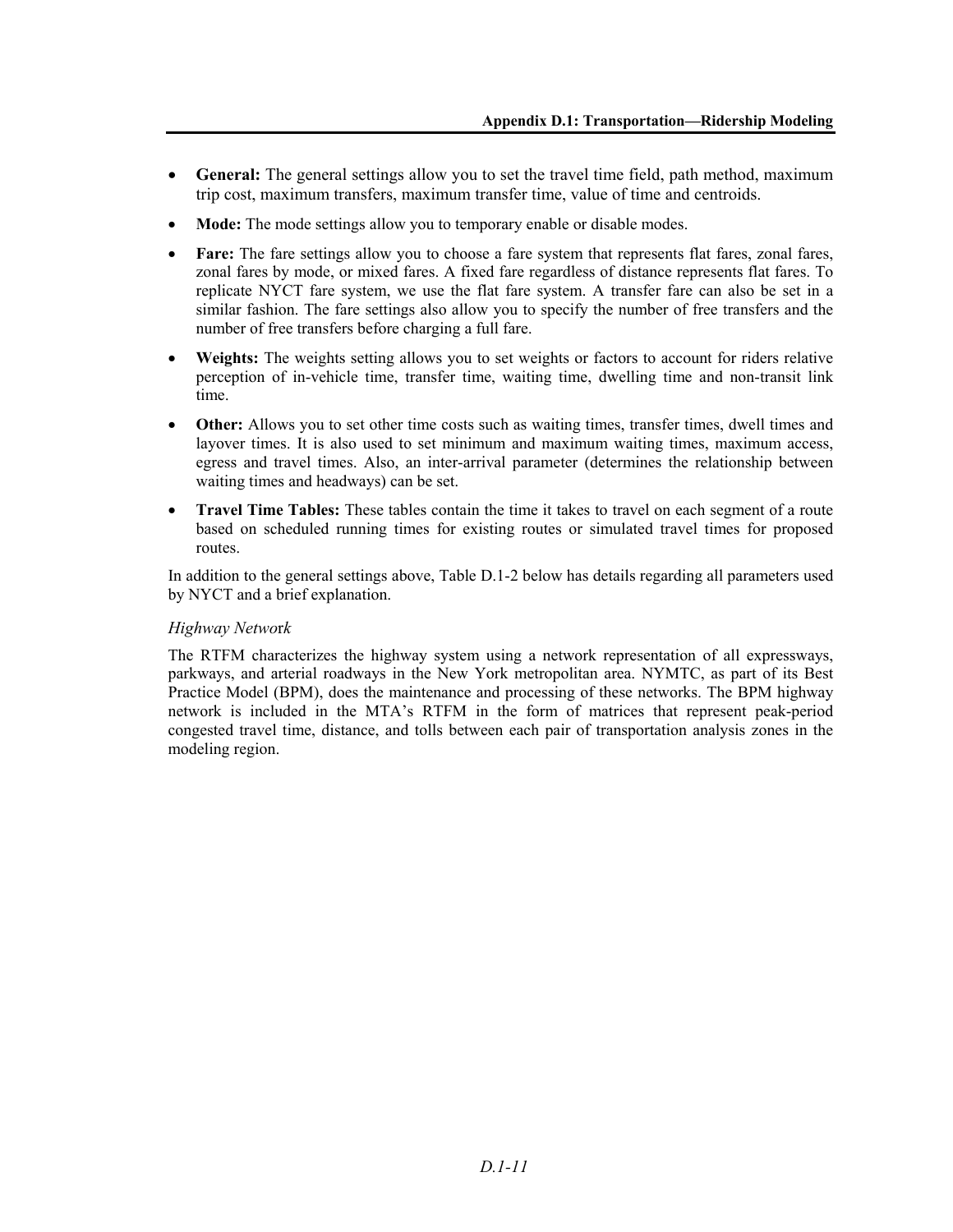# **Table D.1-2 Model Variables and Parameters**

| Setting       | <b>Variable</b>                                   | <b>Parameter</b>                        | <b>Explanation</b>                                                                                                                                                                                                                                                                                                      |  |
|---------------|---------------------------------------------------|-----------------------------------------|-------------------------------------------------------------------------------------------------------------------------------------------------------------------------------------------------------------------------------------------------------------------------------------------------------------------------|--|
| General       | Link Time                                         | <b>IVTT</b>                             | In-vehicle travel time (VITT) required to traverse the link between two stops.                                                                                                                                                                                                                                          |  |
| General       | Path Method/Assignment<br>Method                  | <b>Shortest Path</b><br><b>SUE</b>      | The method used to determine the best path between zones is the shortest path method<br>which chooses the path that minimizes the total generalized travel cost. The assignment<br>method is the shortest path based stochastic user equilibrium (SUE) procedure.                                                       |  |
| General       | <b>Maximum Transfers</b>                          | 5                                       | The maximum number of transfers to another transit route permitted                                                                                                                                                                                                                                                      |  |
| General       | Value of Time                                     | \$0.25 per<br>minute (\$15 per<br>hour) | Converts path time to dollars for combination with fare in the generalized cost computation                                                                                                                                                                                                                             |  |
| General       | Centroids                                         | 2.294                                   | The geographical center of a zone from where trips begin or end                                                                                                                                                                                                                                                         |  |
| Fare          | Fare                                              | \$1.50                                  | Fare to board the first transit vehicle. Subsequent boardings within the one trip are free to<br>reflect current MetroCard based fare policy.                                                                                                                                                                           |  |
| Weights       | <b>Transit Link Time Weight</b>                   | 1.00                                    | Travel time on an in-vehicle transit link is not weighed.                                                                                                                                                                                                                                                               |  |
| Weights       | <b>Transit Waiting Time Weight</b>                | 1.25                                    | Waiting time for a transit vehicle is weighed by a factor of 1.25 to reflect passengers' general<br>dislike of waiting time relative to in-vehicle time.                                                                                                                                                                |  |
| Weights       | Non-Transit Walking Link Time                     | 1.50                                    | Walking time to get to or from a transit vehicle is weighted by a factor of 1.50 to reflect<br>passengers' general dislike for walking time relative to in-vehicle time.                                                                                                                                                |  |
| <b>Others</b> | Headway                                           | Combined<br>Headway                     | Headway is the scheduled time between vehicles on a route and determines wait time which<br>is set at one-half the headway. The headway on routes that share common links and stops for<br>a substantial portion of the routes are partially combined (i.e., reduced) since most<br>passengers can choose either route. |  |
| Others        | <b>Transfer Penalty Time</b><br>(Minutes)         | $\overline{1}$                          | Intra-modal; used when transferring at a common node.                                                                                                                                                                                                                                                                   |  |
| Others        | Maximum Wait Time (Minutes)                       | 60                                      | Prevents wait time from exceeding a specified amount                                                                                                                                                                                                                                                                    |  |
| Others        | Minimum Wait Time (Minutes)                       | 1                                       | Prevents wait time from going below the specified amount                                                                                                                                                                                                                                                                |  |
| Others        | Layover Time (Minutes)                            | $\Omega$                                | Not used                                                                                                                                                                                                                                                                                                                |  |
| <b>Others</b> | Maximum Access (Minutes)                          | 30                                      | Prevents access time from exceeding a specified amount                                                                                                                                                                                                                                                                  |  |
| Others        | Maximum Egress (Minutes)                          | 30                                      | Prevents egress time from exceeding a specified amount                                                                                                                                                                                                                                                                  |  |
| Others        | Maximum Travel (Minutes)                          | 30                                      | Prevents link travel time from exceeding a specified amount                                                                                                                                                                                                                                                             |  |
| <b>Others</b> | Interarrival parameter                            | 0.5                                     | Specifies the computation of wait time from headway, e.g., 0.5 times headway equals wait<br>time                                                                                                                                                                                                                        |  |
| Assignment    | Alpha Field                                       | 0.15                                    | Parameter in the link cost penalty function                                                                                                                                                                                                                                                                             |  |
| Assignment    | <b>Beta Field</b>                                 | 3.5                                     | Parameter in the link cost penalty function                                                                                                                                                                                                                                                                             |  |
| Assignment    | <b>Capacity Field</b>                             | AM Cap'y                                | The capacity used is the guideline passenger capacity for scheduling service. Capacity is<br>used in a function that constrains boardings as capacity is exceeded.                                                                                                                                                      |  |
| Assignment    | Link Probability Function Error<br>Term           | 5%                                      | This value specifies the average random error added to the link travel to reflect individual<br>perception and choice                                                                                                                                                                                                   |  |
| Assignment    | <b>Headway Probability Function</b><br>Error Term | 7%                                      | This value specifies the average random error added to the headway to reflect individual<br>perception and choice                                                                                                                                                                                                       |  |
| Assignment    | <b>Link Function Distribution</b>                 | Gumbel<br>Distribution                  | Function used for the random link error probability                                                                                                                                                                                                                                                                     |  |
| Assignment    | <b>Headway Function Distribution</b>              | Gumbel<br>Distribution                  | Function used for the random headway error probability                                                                                                                                                                                                                                                                  |  |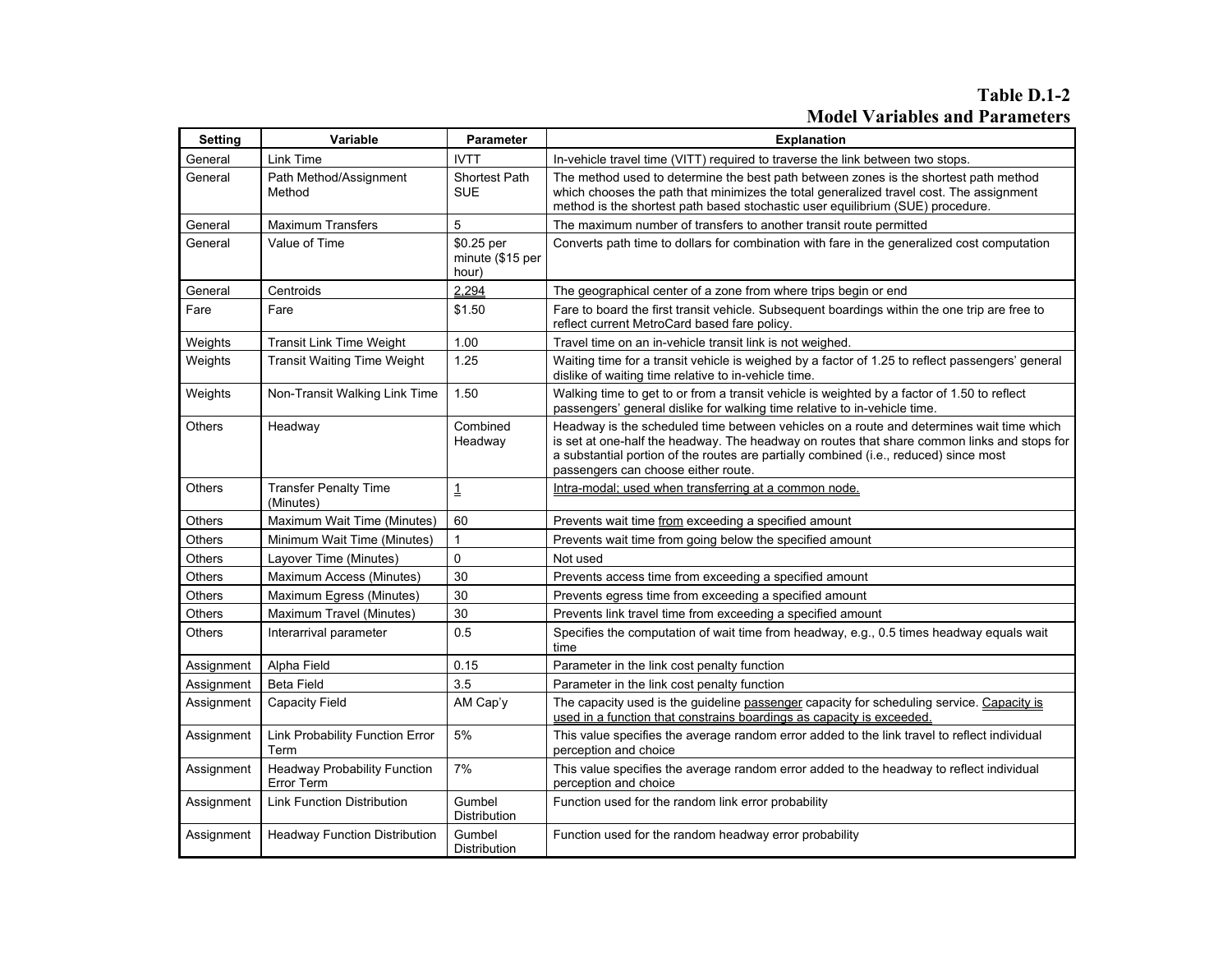#### **DEVELOPMENT OF TRANSIT TRIP TABLES**

A trip table is a matrix of passenger movement volumes between each origin zone and destination zone. It represents the transit travel demand. For the Second Avenue Subway, a transit-only trip table was developed, based on a table created initially for the MESA Study's MIS/DEIS.

For the MESA Study, origin and destination matrices were developed, based upon 1990 Census journey-to-work data, surveys and ridership counts to develop an accurate 1995 base year AM Peak Hour Trip Table. For the Second Avenue Subway, the 1995 zone-to-zone trip table was updated to 2000, with extensive checks and calibrations performed by NYCT using MetroCard data and field checks.<sup>1</sup> The MetroCard usage data was used to generate a station-to-station trip matrix, which NYCT used for model calibration and validation.<sup>2</sup> The 2000 trip table was updated to account for residential and non-residential land use changes that occurred within Manhattan between 1990 and 2000. The 2000 Population and Employment data compiled by AKRF was used as the basis for this update. The 2000 trip table was not updated to include changes in travel patterns that occurred following the events of September 11, 2001, because these changes were viewed as temporary in the context of long-range transportation planning. The 2000 trip table was the best available approximation of normal travel patterns in the region.

The 2000 trip table was then adjusted to reflect 2025 conditions in the future without the project (No Build Alternative). This was done using growth factors, which were based on journey-to-work forecasts developed by NYMTC as part of its population, employment, and labor force forecasts for the city's five counties. See Table D.1-3. The countywide forecast for Manhattan (New York County) was then allocated to specific census tracts in Manhattan, based on local development plans and projections also compiled by AKRF. This development forecasting process is described in more detail in Chapter 6, "Social and Economic Conditions."

For the future conditions with and without the Second Avenue Subway in place, the RTFM identified the number of commuter rail passengers transferring to the Lexington Avenue and Second Avenue subway lines at 125th Street and Grand Central Terminal. These additional transit trips were added to the 2025 Build trip table used for the No Build and Build Alternatives. In addition, the mode choice component of the RTFM produced forecast of new transit modes shifting from other primary modes (e.g., auto, taxi, commuter rail). These additional transit trips were also included in the 2025 trip table.

l

<sup>&</sup>lt;sup>1</sup> The journey-to-work data in the Census Transportation Planning Package (CTPP) from the 2000 Census is not yet available.

<sup>&</sup>lt;sup>2</sup> "Origin and Destination Estimation in New York City Using Automated Fare System Data," James J. Barry, Robert Newhouser, paper presented at the 8th Transportation Research Board (TRB) Conference on the Application of Transportation Planning Methods, Corpus Christi, Texas, April 23-26, 2001.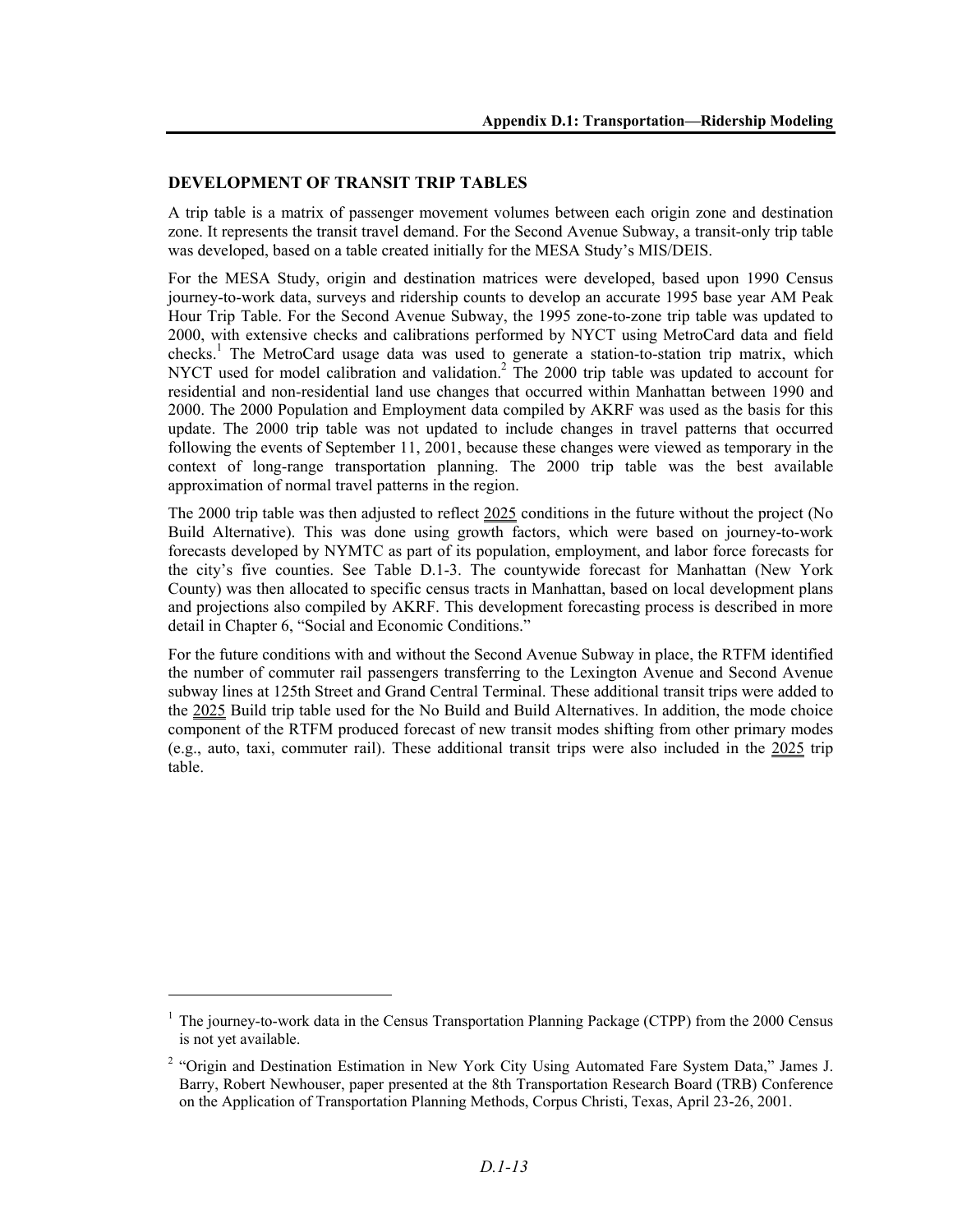|                                                                                       |                                                               | 2000 to 2020 Borough to Borough* |           |           |  |  |
|---------------------------------------------------------------------------------------|---------------------------------------------------------------|----------------------------------|-----------|-----------|--|--|
|                                                                                       |                                                               |                                  |           | 2020/2000 |  |  |
| <b>Residence</b>                                                                      | Workplace                                                     | 2000                             | 2020      | Ratio     |  |  |
| <b>Bronx</b>                                                                          | <b>Bronx</b>                                                  | 178,502                          | 206,516   | 1.16      |  |  |
|                                                                                       | Brooklyn                                                      | 16,178                           | 17,735    | 1.10      |  |  |
|                                                                                       | Manhattan                                                     | 150,805                          | 174,946   | 1.16      |  |  |
|                                                                                       | Queens                                                        | 150,805                          | 20,700    | 1.23      |  |  |
|                                                                                       | Staten Island                                                 | 988                              | 1,155     | 1.17      |  |  |
|                                                                                       | <b>NYC Total</b>                                              | 363,349                          | 421,052   | 1.16      |  |  |
| <b>Brooklyn</b>                                                                       | <b>Bronx</b>                                                  | 11,172                           | 13,021    | 1.17      |  |  |
|                                                                                       | Brooklyn                                                      | 439,744                          | 424,586   | 1.10      |  |  |
|                                                                                       | Manhattan                                                     | 310,942                          | 363,338   | 1.17      |  |  |
|                                                                                       | Queens                                                        | 50,091                           | 62,079    | 1.24      |  |  |
|                                                                                       | Staten Island                                                 | 6,222                            | 7,332     | 1.18      |  |  |
|                                                                                       | <b>NYC Total</b>                                              | 818,171                          | 930,345   | 1.14      |  |  |
| <b>Manhattan</b>                                                                      | <b>Bronx</b>                                                  | 22,395                           | 24,575    | 1.10      |  |  |
|                                                                                       | <b>Brooklyn</b>                                               | 27,706                           | 29,168    | 1.05      |  |  |
|                                                                                       | Manhattan                                                     | 572,830                          | 617,751   | 1.08      |  |  |
|                                                                                       | Queens                                                        | 19,680                           | 22,443    | 1.14      |  |  |
|                                                                                       | Staten Island                                                 | 2,091                            | 2,310     | 1.10      |  |  |
|                                                                                       | <b>NYC Total</b>                                              | 644,702                          | 686,247   | 1.08      |  |  |
| <b>Queens</b>                                                                         | <b>Bronx</b>                                                  | 22,429                           | 25,501    | 1.14      |  |  |
|                                                                                       | Brooklyn                                                      | 87,920                           | 95,220    | 1.08      |  |  |
|                                                                                       | Manhattan                                                     | 336,789                          | 380,610   | 1.13      |  |  |
|                                                                                       | Queens                                                        | 348,049                          | 415,297   | 1.19      |  |  |
|                                                                                       | Staten Island                                                 | 4,459                            | 5,117     | 1.15      |  |  |
|                                                                                       | <b>NYC Total</b>                                              | 799,646                          | 921,745   | 1.15      |  |  |
| <b>Staten Island</b>                                                                  | <b>Bronx</b>                                                  | 1,216                            | 1,468     | 1.21      |  |  |
|                                                                                       | Brooklyn                                                      | 26,382                           | 30,055    | 1.14      |  |  |
|                                                                                       | Manhattan                                                     | 53,026                           | 65,196    | 1.23      |  |  |
|                                                                                       | Queens                                                        | 3,848                            | 4,943     | 1.28      |  |  |
|                                                                                       | Staten Island                                                 | 81,083                           | 99,163    | 1.22      |  |  |
|                                                                                       | <b>NYC Total</b>                                              | 165,555                          | 200,825   | 1.21      |  |  |
| <b>NYC Total</b>                                                                      | Bronx                                                         | 235,714                          | 271,081   | 1.15      |  |  |
|                                                                                       | Brooklyn                                                      | 597,930                          | 656,764   | 1.10      |  |  |
|                                                                                       | Manhattan                                                     | 1,424,392                        | 1,601,841 | 1.12      |  |  |
|                                                                                       | Queens                                                        | 438,544                          | 525,462   | 1.20      |  |  |
|                                                                                       | Staten Island                                                 | 94,843                           | 115,077   | 1.21      |  |  |
|                                                                                       | <b>NYC Total</b>                                              | 2,791,423                        | 3,170,225 | 1.14      |  |  |
| Note:                                                                                 | * These growth ratios have not been updated by NYMTC to 2025. |                                  |           |           |  |  |
| Journey-to-Work Flows CTPP Base, New York Metropolitan<br>Source:<br>Council, 9/27/95 |                                                               |                                  |           |           |  |  |

# **Table D.1-3 Journey-to-Work Projections**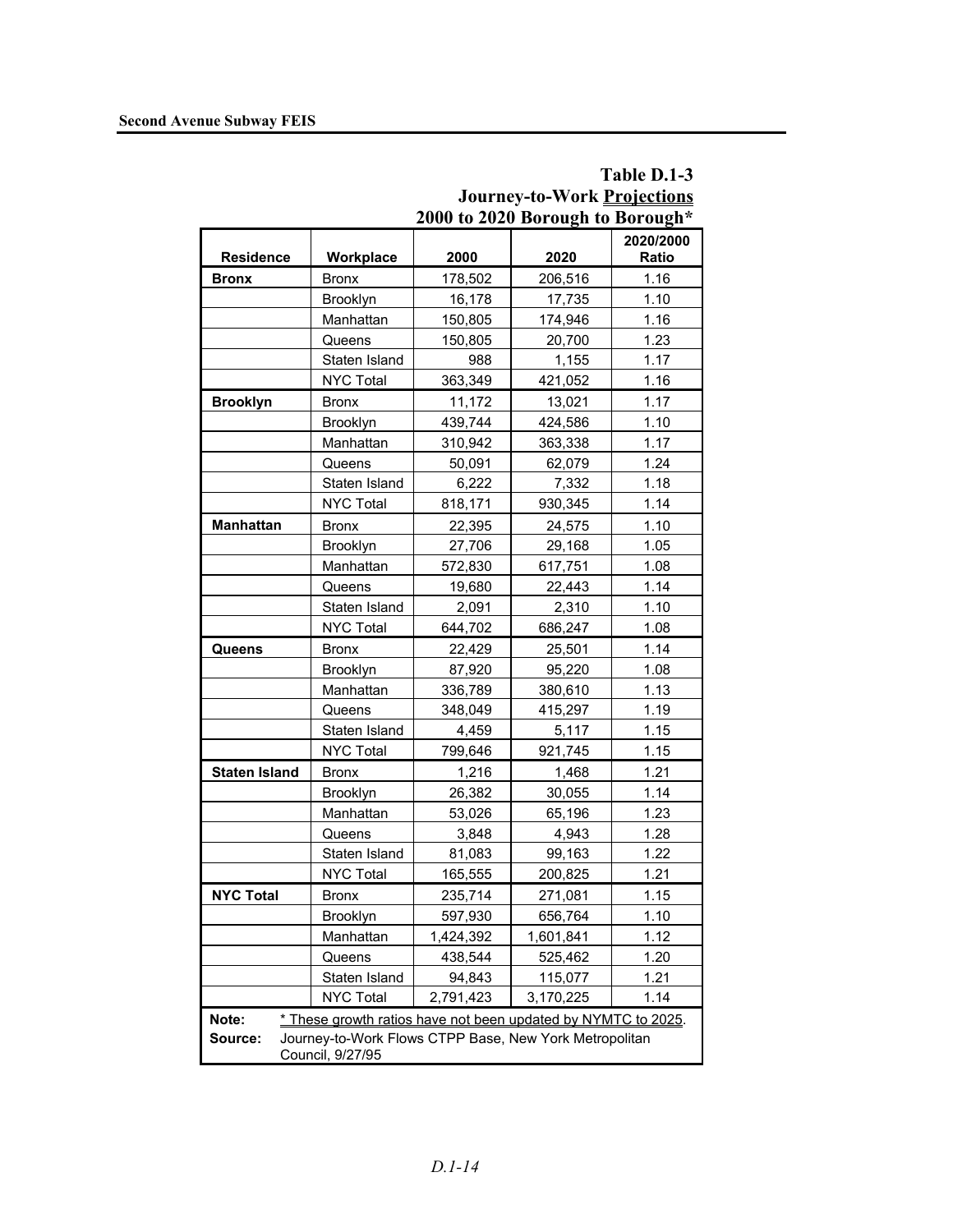# **D. APPLICATION OF THE MODE CHOICE COMPONENT OF THE REGIONAL TRANSIT FORECASTING MODEL**

The MTA's RTFM was used to predict travel mode choices made by travelers. The NYCT transit networks for the No Build Alternative and Second Avenue Subway were incorporated into the MTA's RTFM, so the model could accurately reflect the proposed improvements to the subway system.

The mode choice component is one of the most important aspects of the RTFM. This component predicts the shifts in market share for each mode of travel that would result from changes to the transportation network. These predictions are based on the characteristics of the trip makers, the trip purpose, and on the characteristics of each mode, including in-vehicle travel time, waiting time, fare, and number of transfers.

The mode choice component calculates the number of person trips on each zone-to-zone combination for each of nine modes:

- *Automobile (Drive Alone)*: Single-occupancy motorized trips that drive from origin to destination without using any transit service.
- *Automobile (Shared-Ride)*: Multiple-occupant motorized trips that drive from origin to destination without using any transit service.
- *Walk-to-Commuter Rail*: Trips that use commuter rail (i.e., LIRR, Metro-North, or NJ Transit rail) during some portion of the trip from origin to destination. This includes transitto-commuter rail trips and commuter rail-to-transit trips where automobile is not used to access public transportation.
- *Drive-to-Commuter Rail*: Trips that use commuter rail (i.e., LIRR, Metro-North, or NJ Transit rail) during some portion of the trip from origin to destination. This includes transitto-commuter rail trips and commuter rail-to-transit trips where automobile is used to access public transportation.
- *Walk-to-Transit (No Commuter Rail Use)*: Trips that use transit (subway, bus, PATH, ferry, or light rail transit) during some portion of the trip from origin to destination but do not use commuter rail (these trips would be characterized as commuter rail trips). This includes transit trips where automobile is not used to access public transportation.
- *Drive-to-Transit (No Commuter Rail Use)*: Trips that use transit (subway, bus, PATH, ferry, or light rail transit) during some portion of the trip from origin to destination but do *not* use commuter rail (these trips would be characterized as commuter rail trips). This includes transit trips where automobile is used to access public transportation.
- *Taxi*: Trips that utilize taxis from origin to destination without using any transit service.
- *Walk*: Trips that utilize walk only from origin to destination without using any transit service.
- *Ferry*: Trips that utilize ferry from origin to destination without using any other transit services.

Improvements such as the Second Avenue Subway change the relative attractiveness of these modes and result in mode shifts.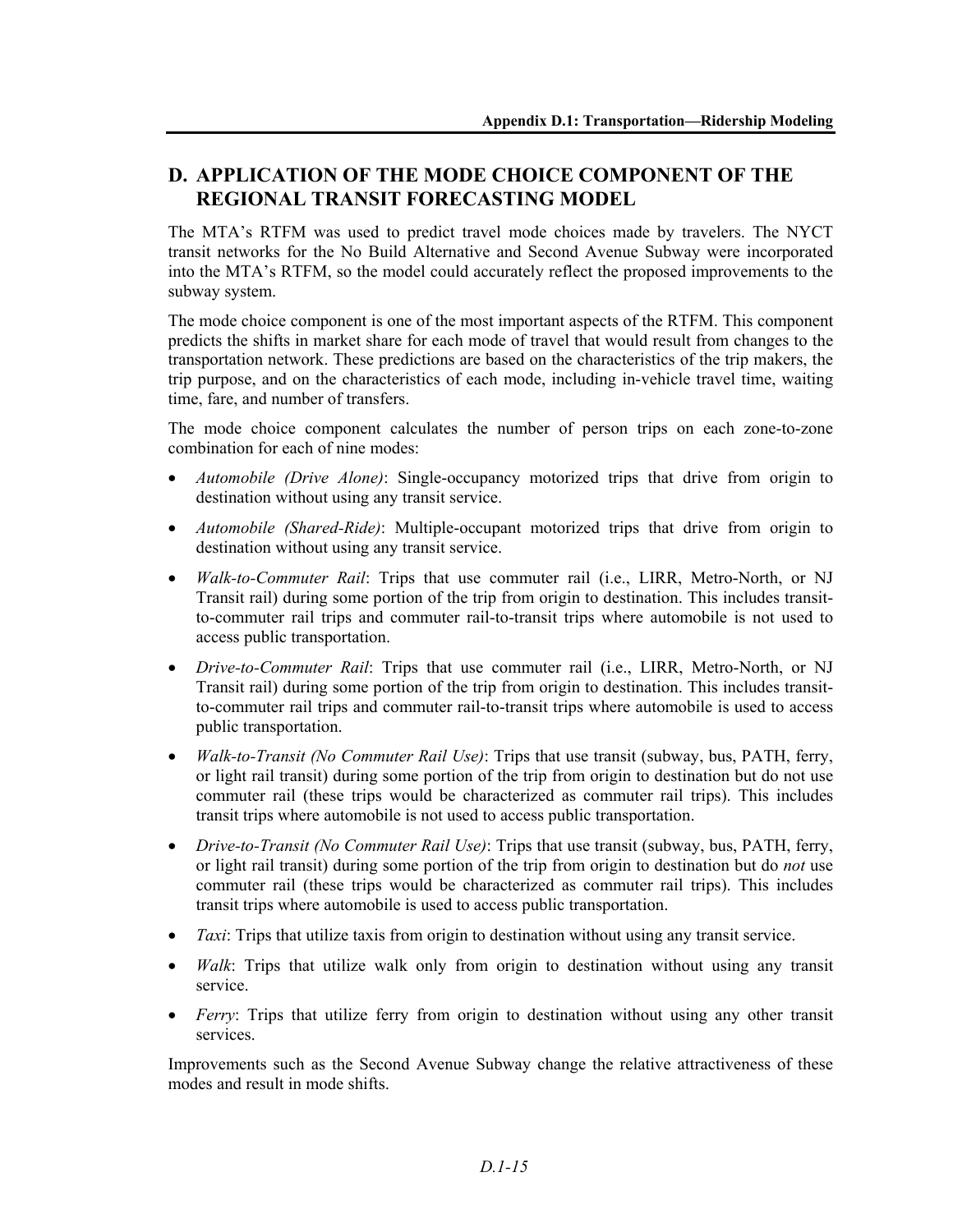# **E. ASSIGNMENT OF FUTURE TRIPS**

# **TRANSIT ASSIGNMENTS**

The primary objective of the modeling is to forecast the number of transit passengers that will use the various subway and bus routes in the study area during the peak hour. The trip assignment model does this by using passenger trip forecasts with origins and destinations and the simulation of subway and bus routes to determine the most likely routes to be used in the future. Out of the six transit trip assignment methods available in TransCAD, NYCT choose to use Stochastic User Equilibrium (SUE). This method accounts for two key characteristics of the subway system: peak hour crowding and the availability of two or more similar route choices in many corridors. To perform an SUE transit assignment it is necessary to specify both congestion parameters and random error terms as shown in Table D.1-4.

| Table D.1-4                                                                                                                                                                                                                                                                                                                                                                                                                                                          |  |  |  |
|----------------------------------------------------------------------------------------------------------------------------------------------------------------------------------------------------------------------------------------------------------------------------------------------------------------------------------------------------------------------------------------------------------------------------------------------------------------------|--|--|--|
| <b>Stochastic User Equilibrium Transit Trip Assignment Model</b>                                                                                                                                                                                                                                                                                                                                                                                                     |  |  |  |
| $cost_{t} = cost_{0} [1 + A(V_{t-1}/C)^{B}]$<br>where:                                                                                                                                                                                                                                                                                                                                                                                                               |  |  |  |
| Cost is the combined measure of the cost of the fare and the time required to make a trip, and:                                                                                                                                                                                                                                                                                                                                                                      |  |  |  |
| $cost_t$ = Adjusted link cost<br>$cost_0$ = free flow link cost<br>$\mathbf{C}$<br>$=$ Practical capacity of a link<br>$V_{t-1}$ = volume on the link after the prior increment is loaded<br>$A = 0.15$ or other value set by user<br>$=$ 3.5 or other value set by user<br>B<br>At each iteration, adding a random component further modifies the link cost. This random<br>component is the product of a random number (chosen from the Gumbel distribution) times |  |  |  |
| user specified error terms. The terms used are as follows:                                                                                                                                                                                                                                                                                                                                                                                                           |  |  |  |
| Error term Value<br>Link $=5\%$<br>Headway $= 5\%$                                                                                                                                                                                                                                                                                                                                                                                                                   |  |  |  |
| The user equilibrium feature distributes pessencer trips between a particular crigin and                                                                                                                                                                                                                                                                                                                                                                             |  |  |  |

The **user equilibrium feature** distributes passenger trips between a particular origin and destination to different paths when crowding on part of the path increases beyond practical capacity.

The stochastic feature produces assignment results that accurately reflect behavioral responses of passengers to perceived differences in waiting or travel time on one route compared to another. This results in an assignment in which many reasonable paths may be used for each origin and destination pair even when congestion is not an issue.

The final step in the modeling process was the assignment of transit trips between an origin zone and a destination zone—a process that considers each possible route in the network. The trip assignment process includes the following steps: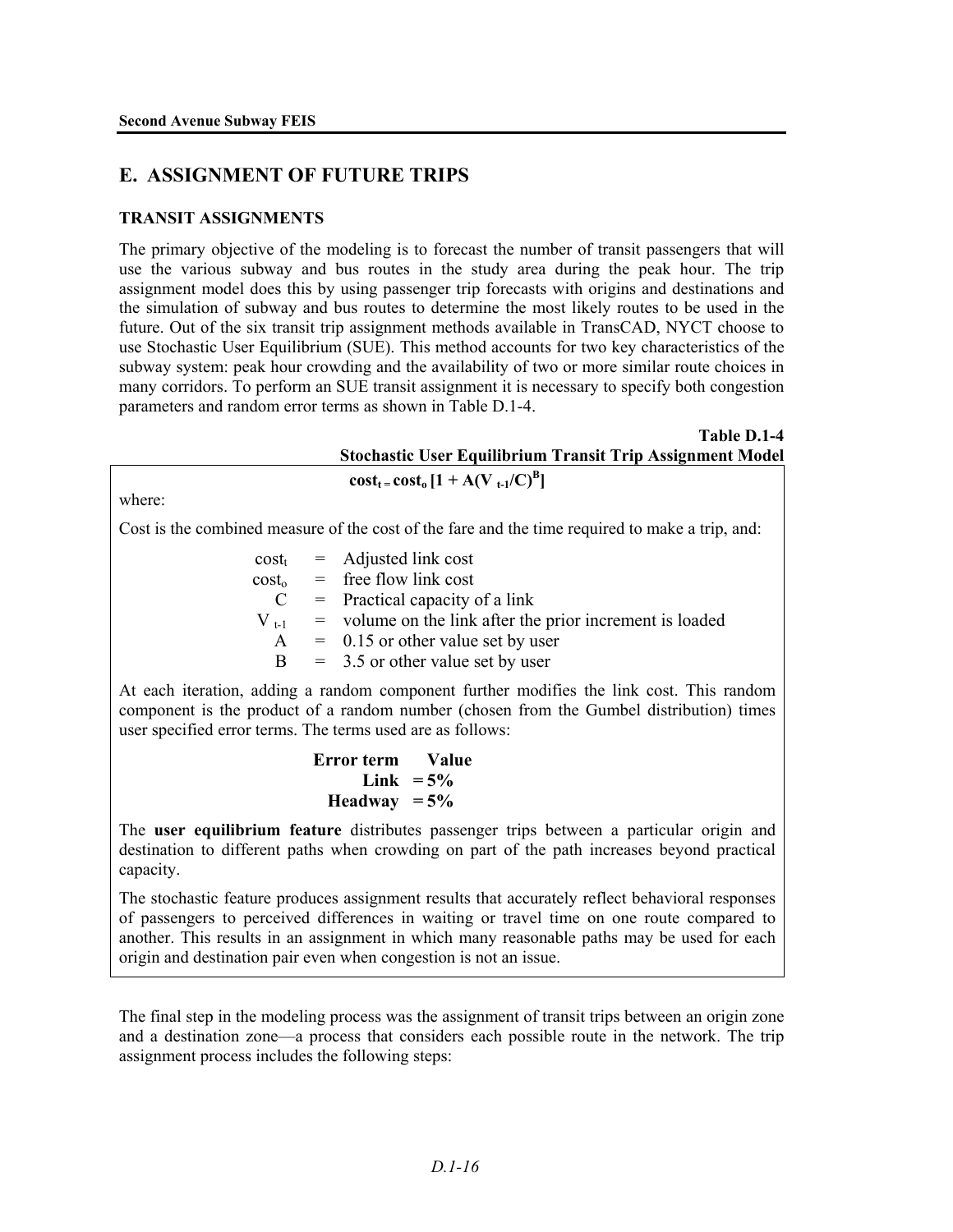- The shortest path between two zones is determined based upon the minimum combination of fare and time including walking, waiting, and transferring.
- In recognition that people perceive their travel time differently depending on whether they are walking or waiting, the model weights walking and transferring times by a factor of 1.50 and waiting time by a factor of 1.25.
- Capacity constraints to the subway route are applied by adding travel time when passengers per scheduled subway train exceed service guideline capacity by 15 percent or more. This reflects the fact that as average loadings exceed capacity, station dwell times increase and on-time performance declines and passengers choose not to board very crowded trains. The constraint value is set at 15 percent above guideline capacities to account for situations, such as on the Lexington Avenue Line, where additional trains cannot be added to meet demand and passengers are willing to squeeze into crowded cars.
- Average waiting times are estimated as headways (the time between arriving trains) divided by two. Approximate combined headways are estimated for cases where two or more routes serve the same corridor.

The transit model distributes passenger trips between a particular origin zone and destination zone to different paths when crowding on part of the path increases beyond practical capacity. A stochastic (random error) feature is included to account for choices between similar paths. This feature produces assignment results that more accurately reflect behavioral responses of passengers to perceived differences in waiting or travel time on one route compared with another. This results in an assignment in which many reasonable paths may be used for each origin-destination pair, even when congestion is not an issue. For each of the alternatives tested, the transit model assignment process forecast ridership for each portion of the transit system.

# **F. VALIDATION AND CALIBRATION OF TRIP ASSIGNMENTS**

Validation and calibration are basic steps required to ensure that the model contains no errors and that it provides ridership by line estimates that are reasonably close to actual counts of passengers on trains at specific locations. Procedures are used to check for errors include:

- The GIS in TransCAD enables all components of the model including route coding to be observed as a map on a PC screen. This visual checking is used for troubleshooting as well as for continuous quality control.
- Shortest path routines are used to test for illogical paths between two points on a route that may indicate a coding error
- Running transit trip assignments for the entire system and analyzing the results compared to counts and other measures of actual train and bus loading

Calibration follows validation and focuses on the response of the model to actual or proposed service changes. A model's ridership projections should be reasonably close to actual ridership changes or demonstrate logical responses to proposed service changes.

NYCT's TDFM has produced accurate line-by-line ridership forecasts for completed projects including the 63rd Street-Queens Boulevard Connection and the Williamsburg Bridge and Lenox Avenue Line reconstruction projects. Numerous proposed projects have been coded into the model and tested for reasonableness, e.g., changes in headways and travel times on the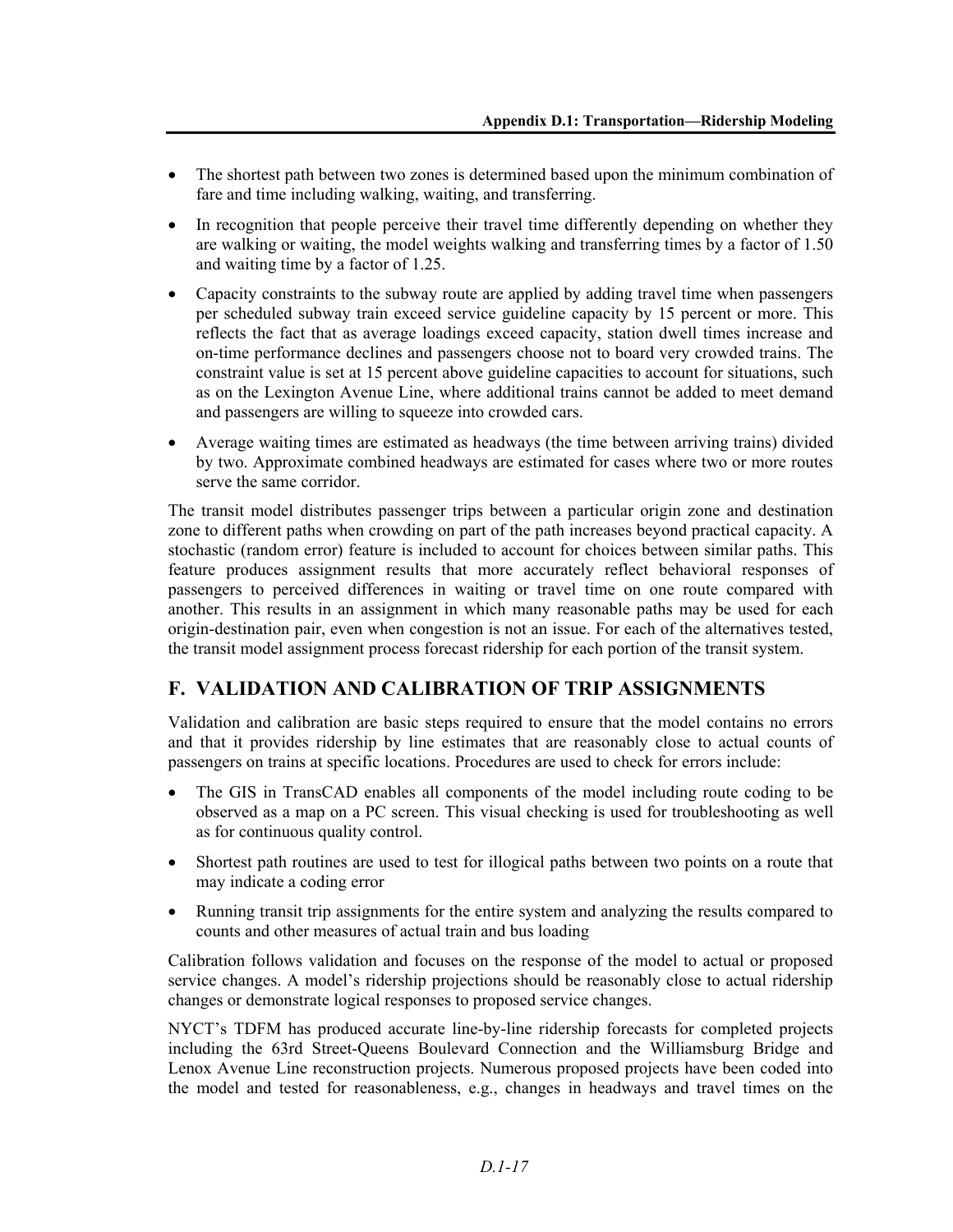Lexington Avenue Line, restoration of full service on the Manhattan Bridge and new transfer passageways at the Broadway-Lafayette St-Bleecker St and Jay St-Lawrence St station pairs.

Both validation and calibration are limited by the accuracy of the input demand information, i.e., the trip table. The 1990 Census based trip table has proved to be generally reliable but it has gone through several interim updates and a complete update cannot be done until the 2000 Census journey-to-work data is released next year. This Census based trip table is a zone-to-zone trip table. NYCT has developed another source of origin and destination data, the MetroCard fare system. This MetroCard based trip table is a subway station-to-subway station trip table.

MetroCard based origin and destination data is derived from MetroCard transaction records that include the card's serial number, the time the card was used and the ID number of the subway turnstile or bus. Sorting these records by serial number and time produces a sequential list of the stations or buses where the card was used during the course of a day. This information provides the location where each trip begins (trip origins) and the sequence of the transactions provides the information needed to impute the trip destinations. Analysis of NYMTC home interview survey data showed that trip destinations could be imputed from the sequence of trip origins as  $follows^1$ :

- A high percentage of a person's trips begin at the station where the previous trip ended and;
- A high percentage of a person's last trip of the day ends at the station where the first trip of the day began

Using this methodology, an AM peak trip table was produced using MetroCard transaction records for a weekday in September, 2000. This trip table is a station-to-station trip table which means that the stations used is known which is an advantage for calibration. In the zone-to-zone Census based trip table the model chooses the stations used for each trip. The MetroCard based trip table was used in the same model as the zone-to-zone trip table except that only the subway system was used. Since the subway trip input to the model is current and based on actual trip information, the results should show accurate loading distributions and peak load point volumes for each line. In the cases where the results looked wrong, further calibration or error checking was conducted.

# **G. RESULTS REPORTING**

1

NYCT has developed a standard model run report for the TDFM. This report contains the following tables and charts for documentation and validation as well as for presentation of forecast results:

- Cover page documenting the name, date and time of the model run, the network and trip table used and key parameter settings for the network and the assignment model
- Convergence diagram by iteration for validation purposes
- Service performance (inbound cordon crossings and peak load point summaries)
- Manhattan Eastside subway ridership summaries

<sup>&</sup>lt;sup>1</sup> Origin and Destination Estimation in New York City Using Automated Fare System Data, James J. Barry, Robert Newhouser, Adam Rahbee, Shermeen Sayeda; presented at the eighth Transportation Research Board Conference on Applications of Transportation Planning Methods, April, 2001